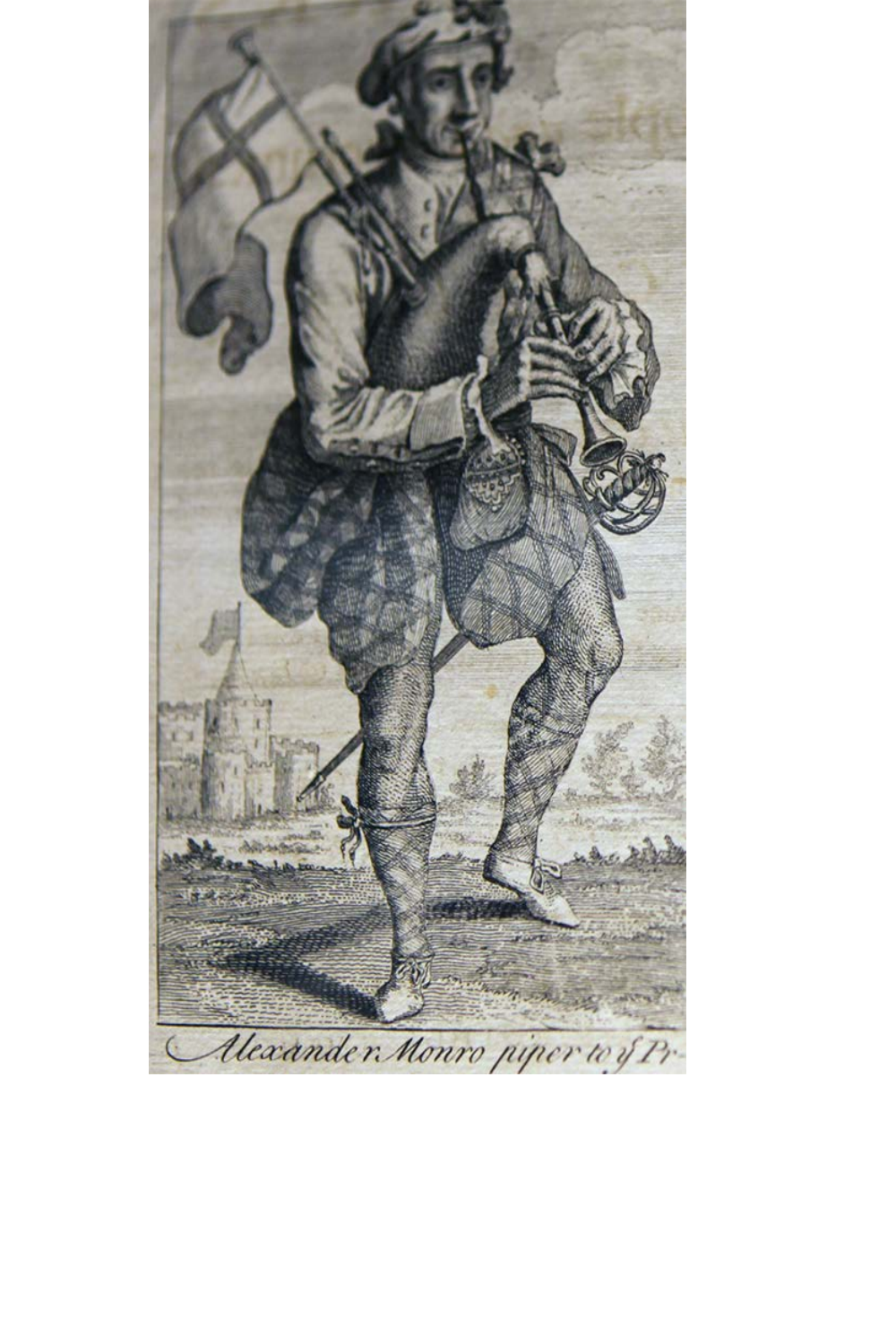# **REMARKS**

### ON THE

People *and* Government

### OF

### *SCOTLAN D.*

### PARTICULARLY

The *HIGHLANDERS*; their ori-

ginal CUSTOMS, MANNERS, *&c.*

WITH

A Genuine Account of the HIGHLAND REGIMENT that

was decoyed to *London.*

Quaere, *If that* REGIMENT *had remained in their proper Station, there had been any* REBELLION? *Or whether they would have suppressed it in it's Infancy?*

*EDINBURGH:*

Printed for the AUTHOR, M, DCC, XLVII,

[Price One Shilling.]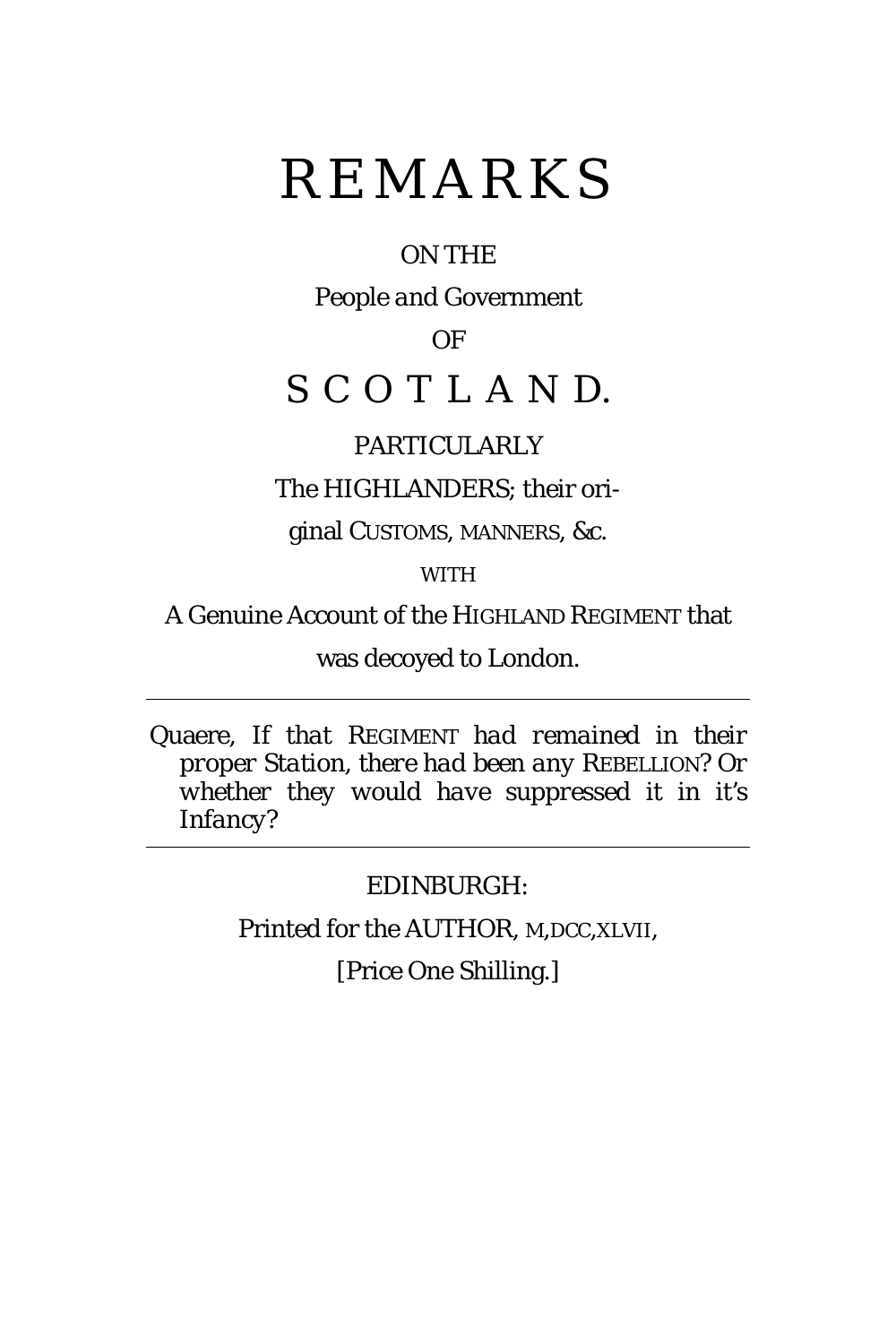

## A SHORT

### ACCOUNT

### OF THE

### H IGHLAND R EGIMENT .

HEN the *Highlanders* walk'd the streets here, every body must be sensible that there was more staring at them than ever was seen at the *Morocco* embassador's **ANDER EXECUTE IN THEN** the *Highlanders* walk'd the streets here, every body must be sensible that there was more staring at them than ever was seen at the *Morocco* embassador's attendance, or even at the *Indian* chiefs people would have passed on us for kings. The amazement expressed by our mob was not greater than the surprize of these poor creatures; and if we thought their dress and language barbarous, they had just the same opinion of our manners; nor will I pretend to decide which was most in the right. But to prevent such staring for the future, and to give the people a better notion of *Highlanders*., as well as the *Highlanders* a better notion of us (if ever this pamphlet should travel so far *North)* I thought it not amiss to lay hold of this opportunity of saying something to the public, as to the present state of *Scotland* in general, as well as to the fortune of the *Highland* regiment in particular.

That the *Highlands* of *Scotland* are wild and uncultivated is a fact not to be disputed or denied, and

( 3 )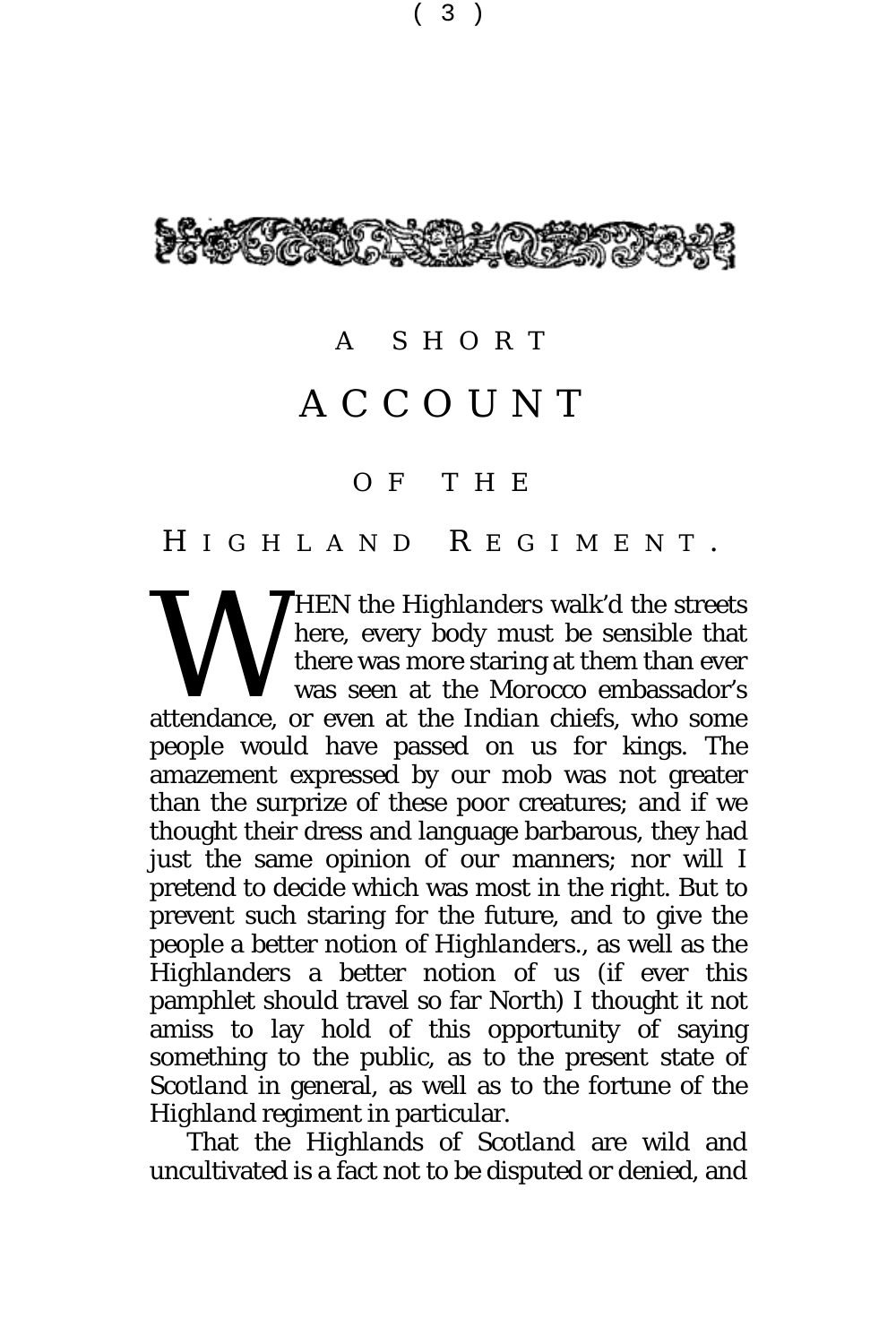whoever has travelled in to *Wales* will not be much amazed that there are hills at one end of the island as well as the other. That the people too differ much in their manners and customs from those about *London,*  will not appear miraculous to any man who has seen *Cornwall*, the sea-coast of *Lincolnshire,* or any other distant county in *England.* But though it be true that there is nothing strange in their country's being unlike this, or in the inhabitants differing from us, yet methinks it is pretty strange, that lying at so small a distance we should be so little acquainted as to wherein this difference consists.

Let me begin then with telling you what sort of a country the *Highlands* is. In the first place, I must observe, that taking the word in its usual sense, and as it is underwood in opposition to the *Low-lands* of *Scotland*, the *Highlands* are very extensive; for when you are once above *Perth*, the *Highlands* have no other bounds but the sea. But though the name be thus extended, yet a great part of this vast tract of country is far from being either rocky or mountainous. The *North* of *Scotland* is indeed a high country by situation, but then it is both flat and fruitful, whereas the *Highlands*, strictly speaking, are not so. They consist chiefly of long ridges of hills, in some places bare and barren, in others covered with forests of fir-trees interspers'd with valleys, which they call *glens,* through which there generally run trout streams. Where there are rivers they are mostly rapid and dangerous but for these rivulets they are very pleasant, as well as very commodious. I must likewise observe, that the *Highlands* abound with lakes or lochs, into which some rivers fall and out of which others run. In the *glens* they, have corn of all sorts, but especially barley and oats, the latter furnishing them with: bread, and the former with

 $(4)$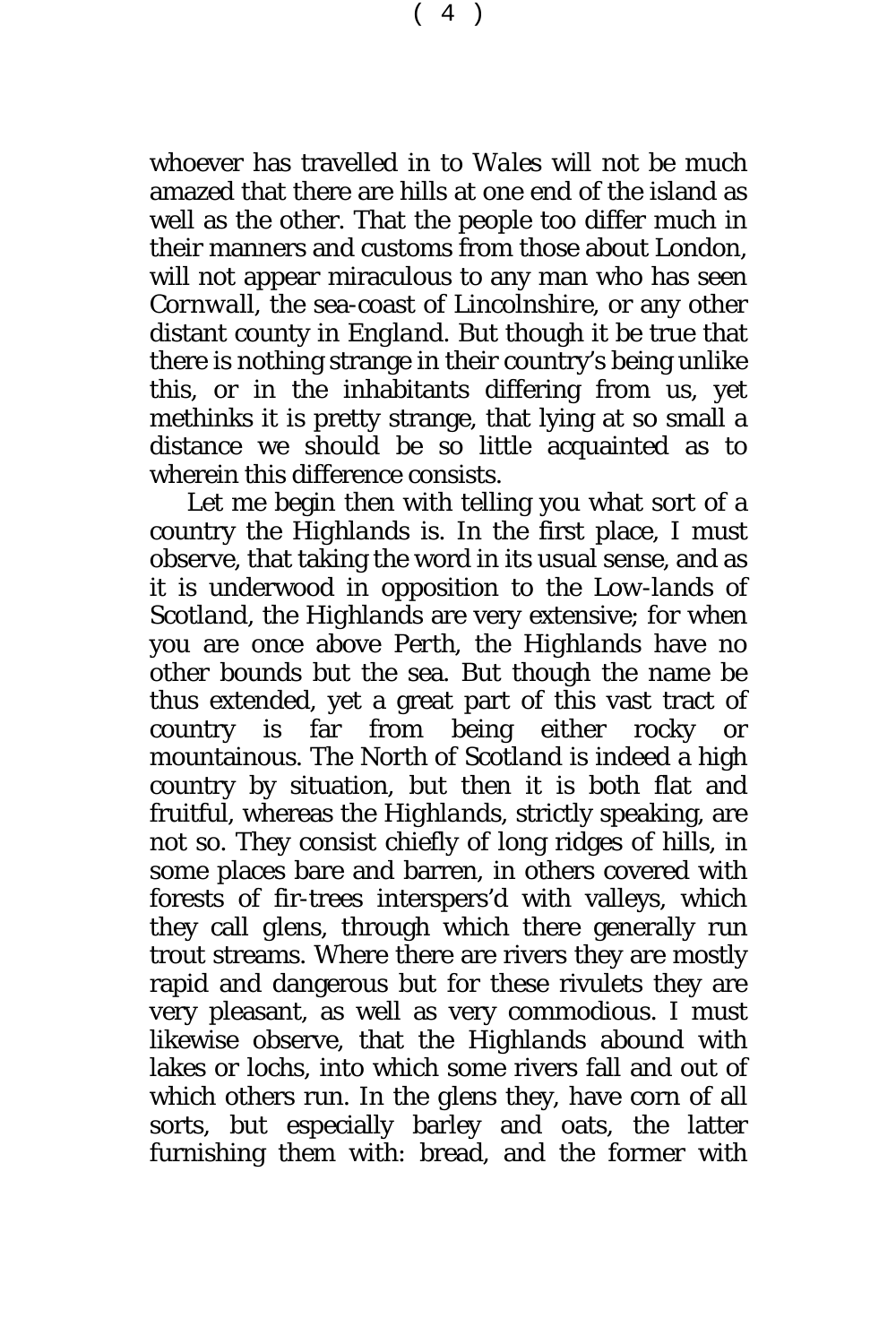drinks. Their horses are small but serviceable, their black cattle little but sweet.

After this description of the country, it cannot be expected that you should find,-its inhabitants either very wealthy, or extremely polite, and yet it may be truly affirmed, that they are not indigent to the, degree of beggars, or despicably rude. On the seacoast, and in the neighbourhood of their little ports, you see something like industry, and the people don't make a much worse figure than they do in *North Wales,* or the isles of *Scilly.* Their merchants do not deal for great sums, and yet they make a shift to live pretty handsomely; and as for the meaner sort who apply to trade, a few engage in manufactures, and the rest either go to sea, or transport themselves to *Poland,* and there turn pedlars. But in the inland parts, and even on the coast where there is no considerable trade, dwell the very *Highlanders* we have to do with, and these are distinguished from the rest of the people of *Scotland,* not so much by their dress, as by their manner of living, which is to this hour in a kind of vassalage, under their chiefs, and therefore these people are generally known in *North-Britain* by the name of the *Clans*.

This title has been pretty much heard of even in the *South*, since the revolution, and a great deal of trouble it hath cost even the ministry to keep these *Clans* quiet, though they lie at such a distance. This began in king *William's* time, when a large sum of money was given to a *noble earl*, whose son and grandson sit now in both houses, to distribute among the *heads* of these *Clans,* in order to silence their illegal loyalty, and make them more quiet. This method was found so easy, and withal so effectual, that it has been pursued ever since. The great earl of *Godolphin,* though a great enemy to corruption, was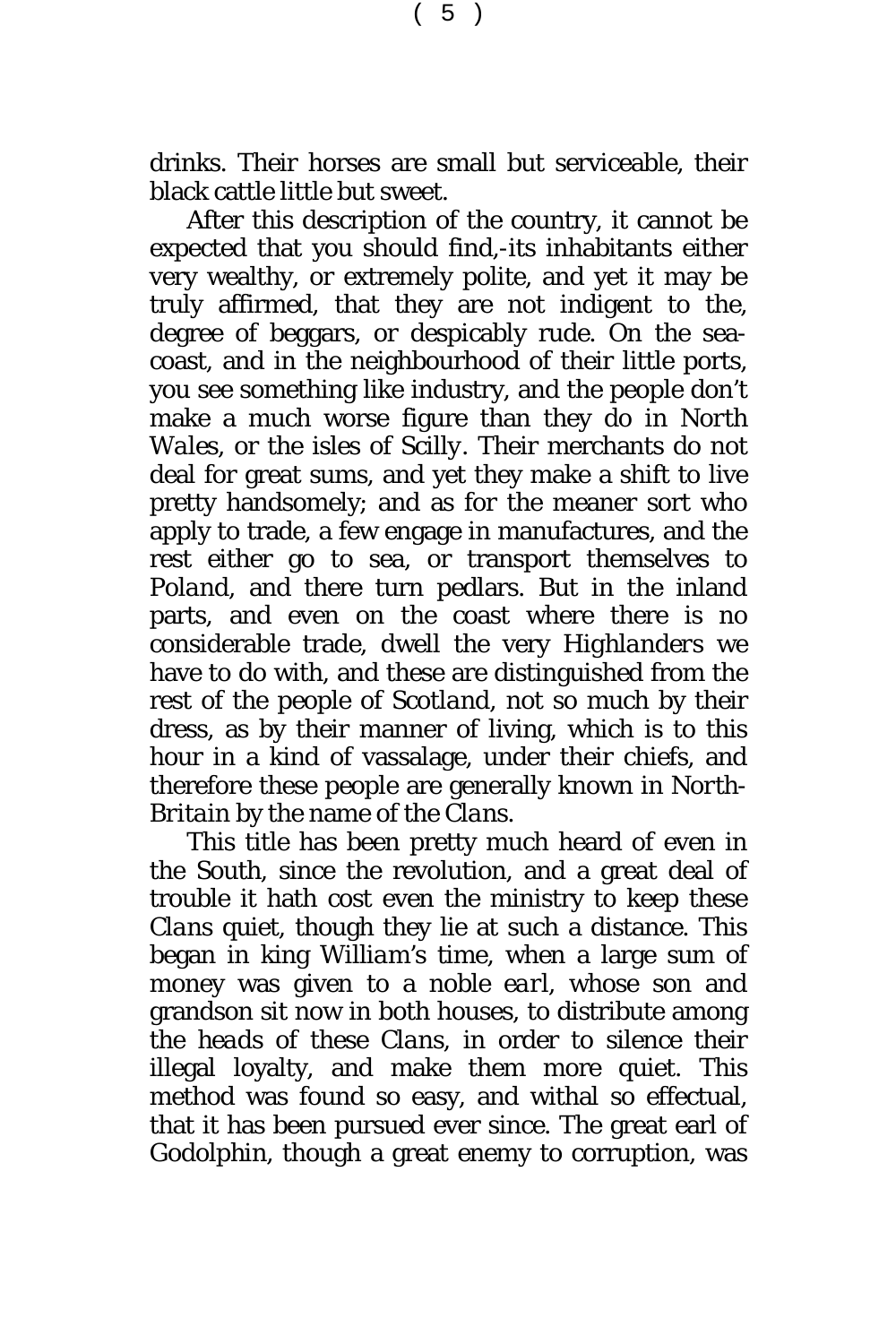( 6 )

forced to go pretty near it, in order to keep fair with the *Clans*, but then he acted upon a true whig principle; he only gave away *English money* to prevent the worse effects of *French.* By this practice he kept things easy for some time, 'till he suffered the *Scots* to *arm* themselves by *law,* and then he was compelled to make the *union*, in order to disarm them. Upon this occasion it was thought that some method would have been taken to destroy the power of *the Clans,* and towards this indeed something was done, but not much, as we have been sensible since; but to make this clear, it will be necessary to inform you what these *Clans* are, and wherein their power consists. Without this, all that has been hitherto said, and a great part of what I have still to say, would be absolutely as unintelligible as if it had been written in the language of the people I am speaking of, which is *Irish* as are indeed the customs that I am about to explain.

A *Clan* is pretty much the same thing with what the *Tartars* call a *Hord,* and that is very nearly what we understand by the word tribe, that is a small body of people under the absolute command of a chief. I shall not pretend to enquire how ancient this custom is in *Scotland* because that might carry me into times of such dark antiquity as might make me lose my way. It is sufficient for my purpose to observe, that the government of the *Highland* chiefs is perfectly patriarchal, the head having the reverence of a parent, and the power of a prince. Some of the old *Scotch* kings saw the danger of this, and would have corrected it, but they generally found their own power too weak, and that of these chiefs too strong, the people siding with them, not only against their duty to their prince, but against their own interest. Which at last brought one of their princes, whose name I think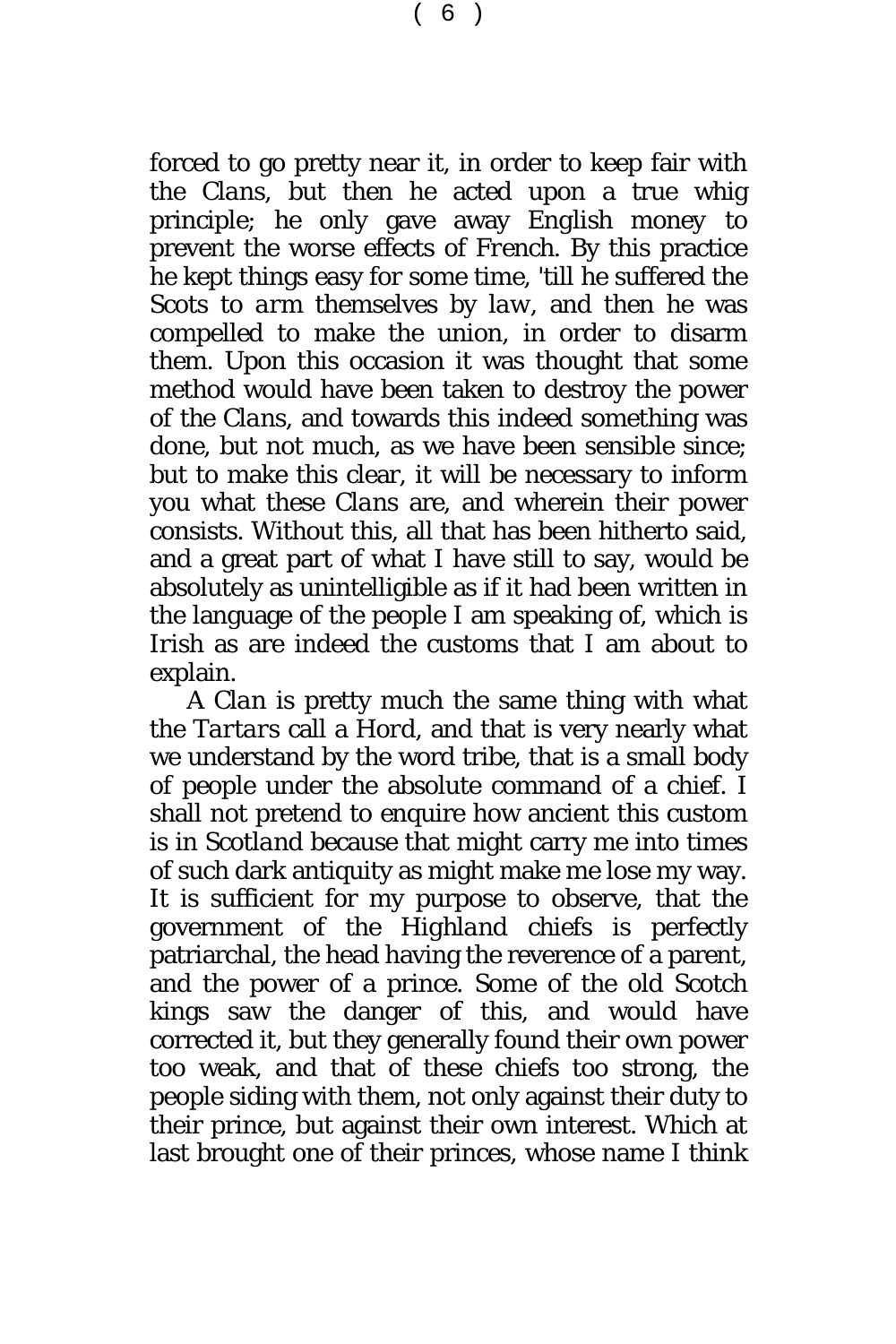was *Malcolm*, to bring in by consent, a kind of new regulation not unlike that of our copy-hold estates here, by: which these chiefs held of the crown under various kinds of tenures called generally in *Scotland,* by the name *of fews,* which is equivalent to the *Norman fees* in *England.* Thus the *Clans* came to have a legal establishment, with much more power

over their vassals than the king had over them as

subjects. We commonly mistake in *England* every laird in the highlands for a chief, but this is far from being so. A laird is a man of property, which may derive from purchase as well as descent, but the chieftain is an hereditary honour, which cannot be taken away. A chieftain, though his property be much inferior to that of many of the lairds in his family, commands them absolutely, as they do their tenants and thus this sort of tyranny prevails through the *Highlands* in general, where the people have no wills of their own, but entirely depend on the humour of their chiefs, to which they are so bent and fashioned in their childhood, that though they have few principles, either civil or religious, and would scarce be persuaded to take up arms for the protection of the government, or even for their own security, yet let but their chief whistle, and he has all his *following,* for that is the term given to those who owe this kind of suit and service, at his heels in an instant, ready to undertake whatever he commands, and even to burn, spoil and kill, if the chieftain pleases. The chief reason of their devotion is, as I have said before, their tenures, which are entirely of a military nature, and leave all who hold under them so much in the power of the lord, that it is not worth while making any improvements, as on the other hand, this necessary poverty keeps the poor people in a fit disposition for

( 7 )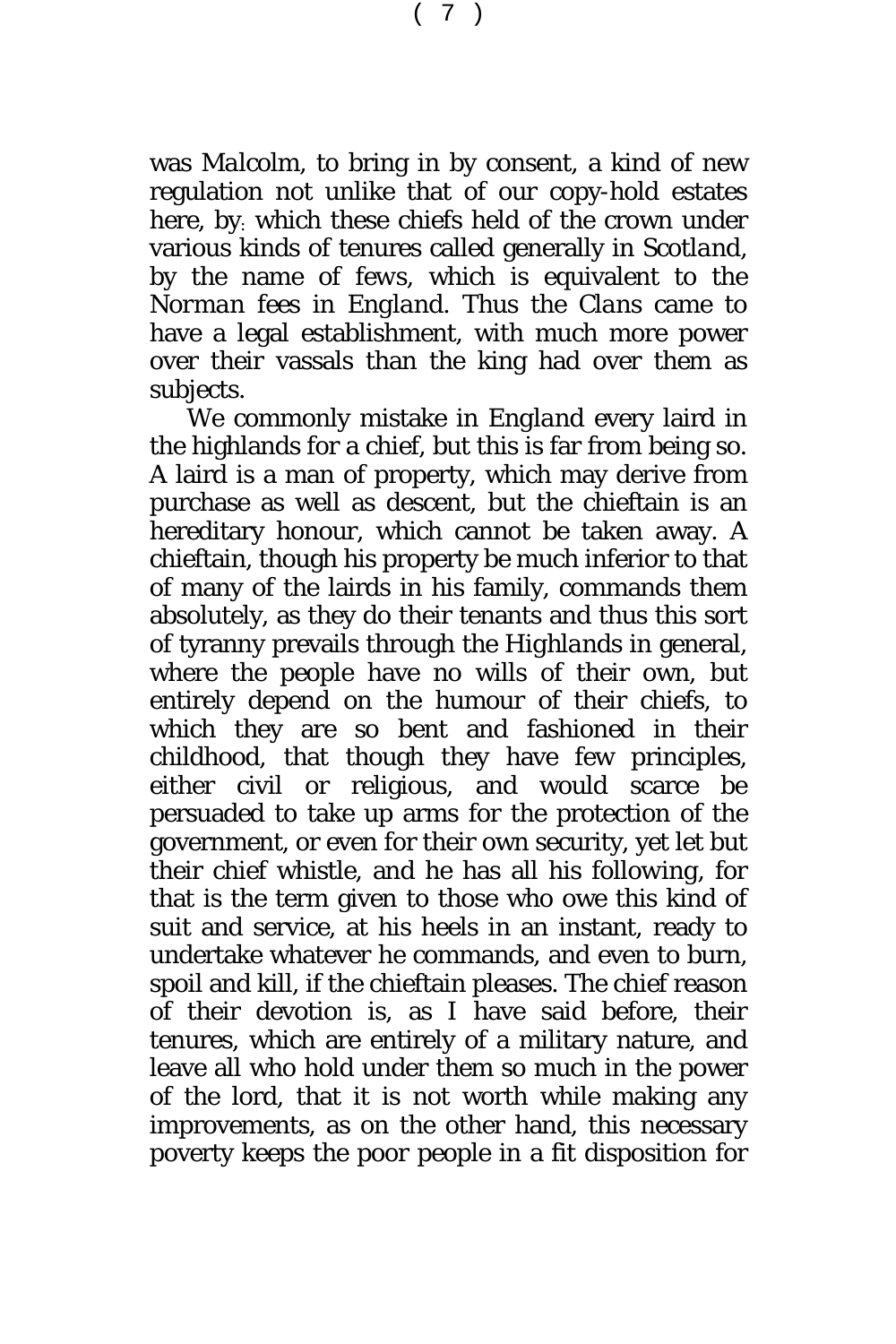slavery, and binds them fast to the interest of those who mind then no more than their oxen or sheep.

As the heads of these *Clans* are the greatest part of them in the Jacobite interest, it cannot be wondered, that since the revolution the government has been constantly jealous of them, but as I hinted before, it may seem not a little strange, that some method has not been taken to strip them altogether of this extravagant power; and for this, as a very great secret in government, and which it is certainly the interest of the *English* nation to know, I shall endeavour to account. This I think will be doing the greater service, since it is a matter that few people understand, and those few that do are for keeping that knowledge to themselves, and making the most of it. For it must be allowed, to the honour of the great men in that part of this island, that they have always kept our ministry in the dark, as to the methods of managing their country-men, and by this artificial practice they maintain their own power, and accumulate vast estates. Yet it would be certainly for the interest of both nations to have this mist so dissipated, as that the strength of *Scotland* might be thoroughly united to *England*, and the good sense and industry of the *English* spread even to the *Orkneys* themselves, where the people are rude and poor, it is true, but not so much from any natural impediments in their country, as from their not knowing how to improve its situation; for a multitude of creeks and sea-ports, and an inexhaustible fishery, are sufficient to enrich any country that is habitable, and theirs is much more so, I mean the worst and more *northern* part of it, than *Denmark*, *Norway*, or *Sweden*.

But to return to the point from which I digressed. The nobility and chieftains in *Scotland* having their interests blended by perpetual intermarriages, have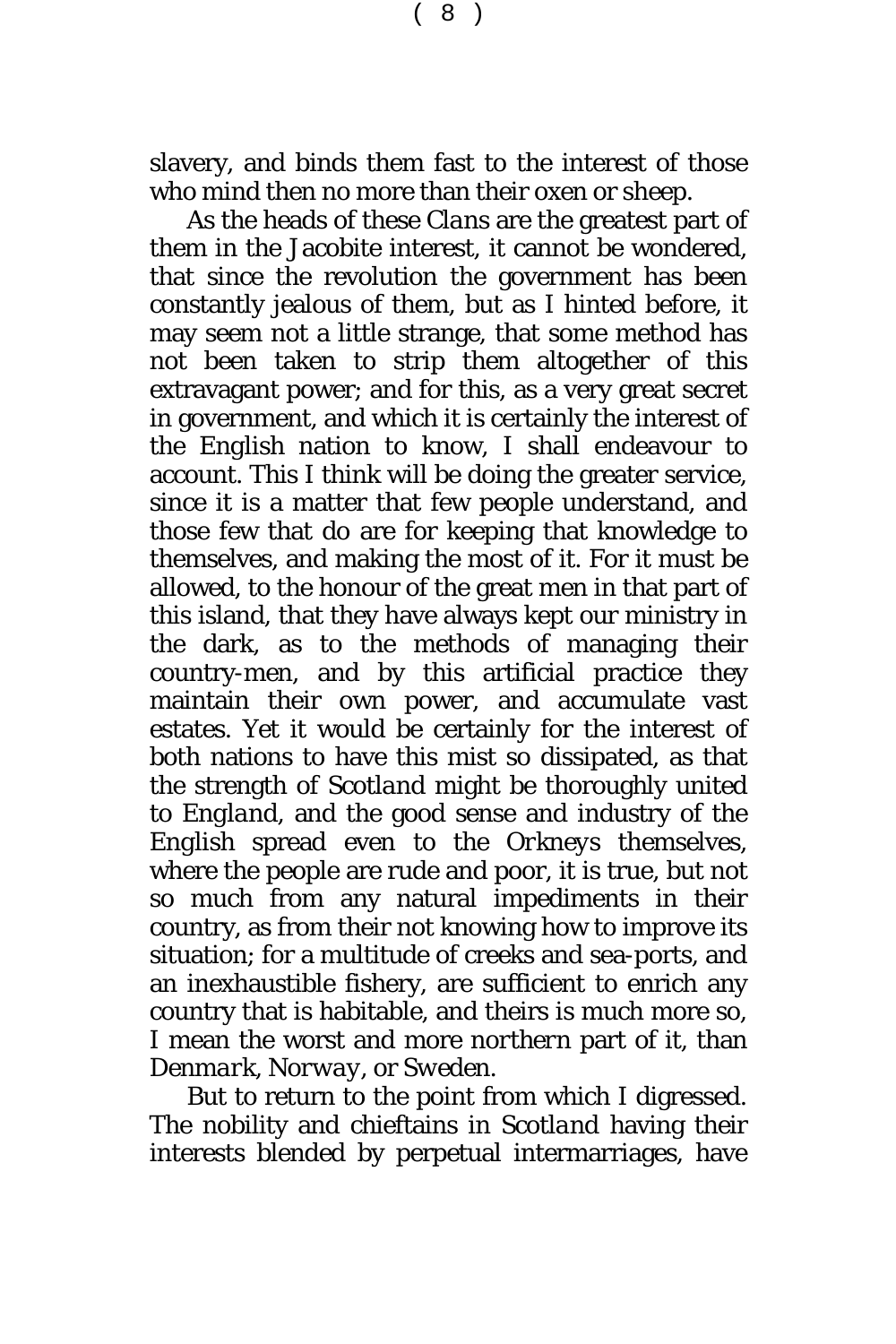been always alike jealous of their prerogatives, and forward to extend them at the expence of the crown, as well as of the people. This was the true source of the seditions in the time of king *James* the first, and the several *Scotch* rebellions against his son king *Charles.* Religion and liberty were mere pretences to draw in the presbyterian clergy and the rabble. The M-- of *A*-- was ten times a greater tyrant in his own country than ever his greatest enemies represented the king to be against whom he fought; and of this the reader will find indubitable proofs in the letters of general *Monk,* published in *Thurloe's* collection. Nay the great *Montrosse* himself was only loyal out of spight, and did not serve the king 'till he found he could not serve himself of the faction, which has been

another channel, garrisons were fixed at *Inverness* and other places in the *North*, and the whole government, civil as well as military, was put into the hands of *English* commissioners, who trusted the executive part of it chiefly to *Monk*, and he managed it with such wisdom and discretion as made the people not only tame and quiet, but easy and happy. After the restoration things returned entirely into

the case pretty much ever since. Under the rump parliament and *Cromwell* indeed things were put into

their own channel, and instead of the mild and equal government of the *English*, the *Scotch* were delivered up again to be oppressed as usual by their own countrymen, till they were so unfortunate as to fall under the dominion of two brothers of the name of *Maitland*, *viz.* the famous duke of *Lauderdale* and the lord *Hatton.* The duke was a thorough statesman of an over-bearing enterprizing genius, which made him equally formidable in his own country, and uneasy to the *English* ministry. The brother again was a lawyer, and seated at the head of justice; so that between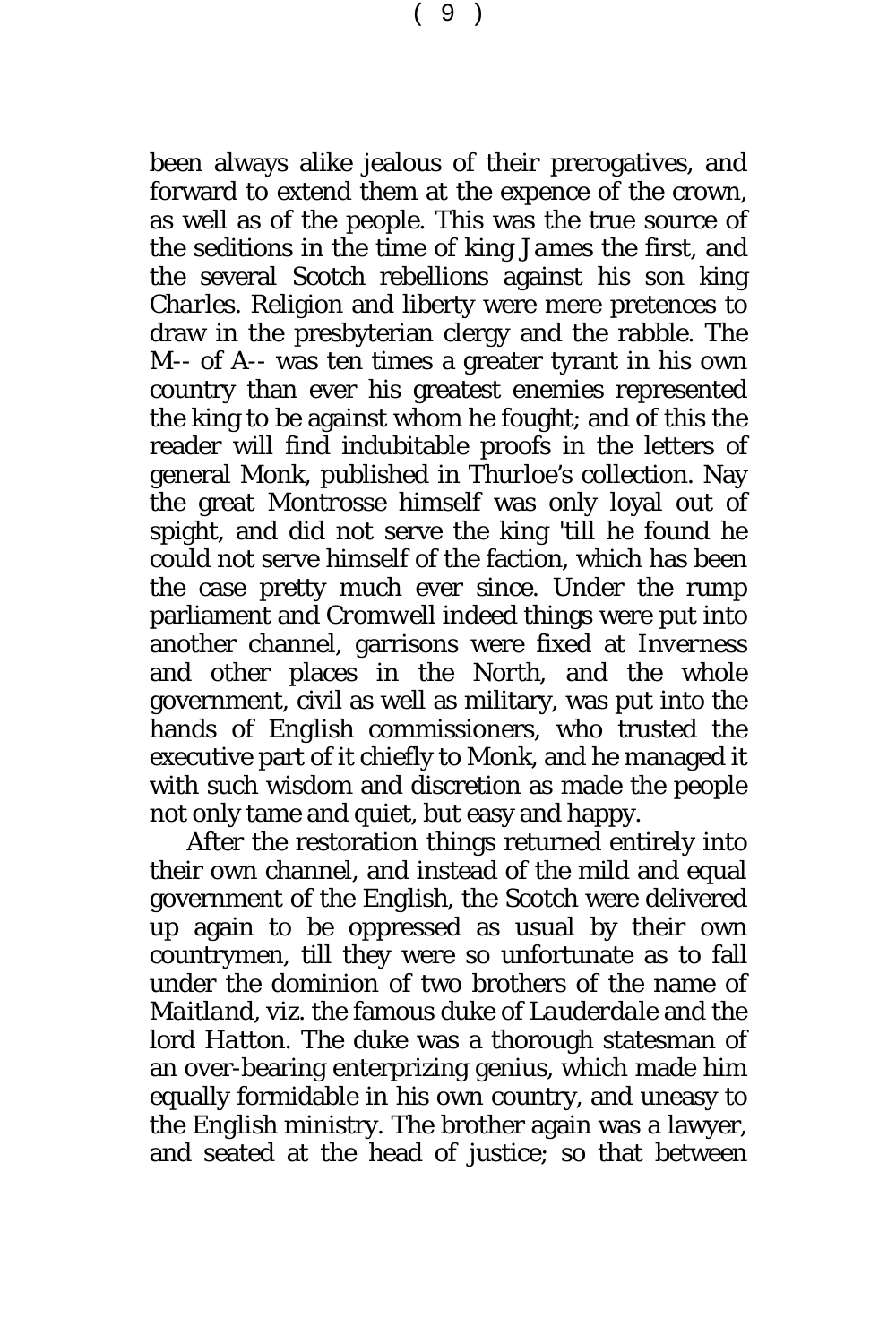them they had power paramount, and every man who was not of their faction was sure to be oppressed by it. This excessive authority so injurious to that of the crown, as well as so oppressively heavy on the people, was maintained by the persuasion the king and his ministry had of the duke's great interest, and his brother's great parts, both of which, exclusive of the great weight which their high offices, large salaries and extensive prerogatives gave them, and would have given any body else, was very probamatical. This however is certain, that never any man was more fear'd than the duke, or more hated than his brother, as may be seen at large in the memoirs of bishop *Burnet,* who from being their creature became their enemy, and has very full and clearly shewn, that the arrogance of these two brothers made that military power necessary, which rendered the royal family odious, and diffused a spirit of disaffection through the antient kindom of *Scotland,* which had afterwards such extraordinary effects.

This sort of government was not extinguished by the revolution, king *William* was forced to be served as his predecessors had been, by such great men as undertook to manage their parliaments, and keep under the friends of his father-in-law; with this view, sometimes one man, sometimes another was at the head of affairs, but whoever was at the head of them there remained a constant opposition, and every parliament naturally divided itself into three factions. The *courtiers*, who went through stitch with whatever orders came down from *London*; the *country party,* which, to say the truth, was there generally speaking *Jacobites*; and the *squadrone volante*, or the *flying squadron,* which made many fair pretences; but were at the bottom nearly a-kin to a certain generation of political *virtuosi,* known here lately by the appellation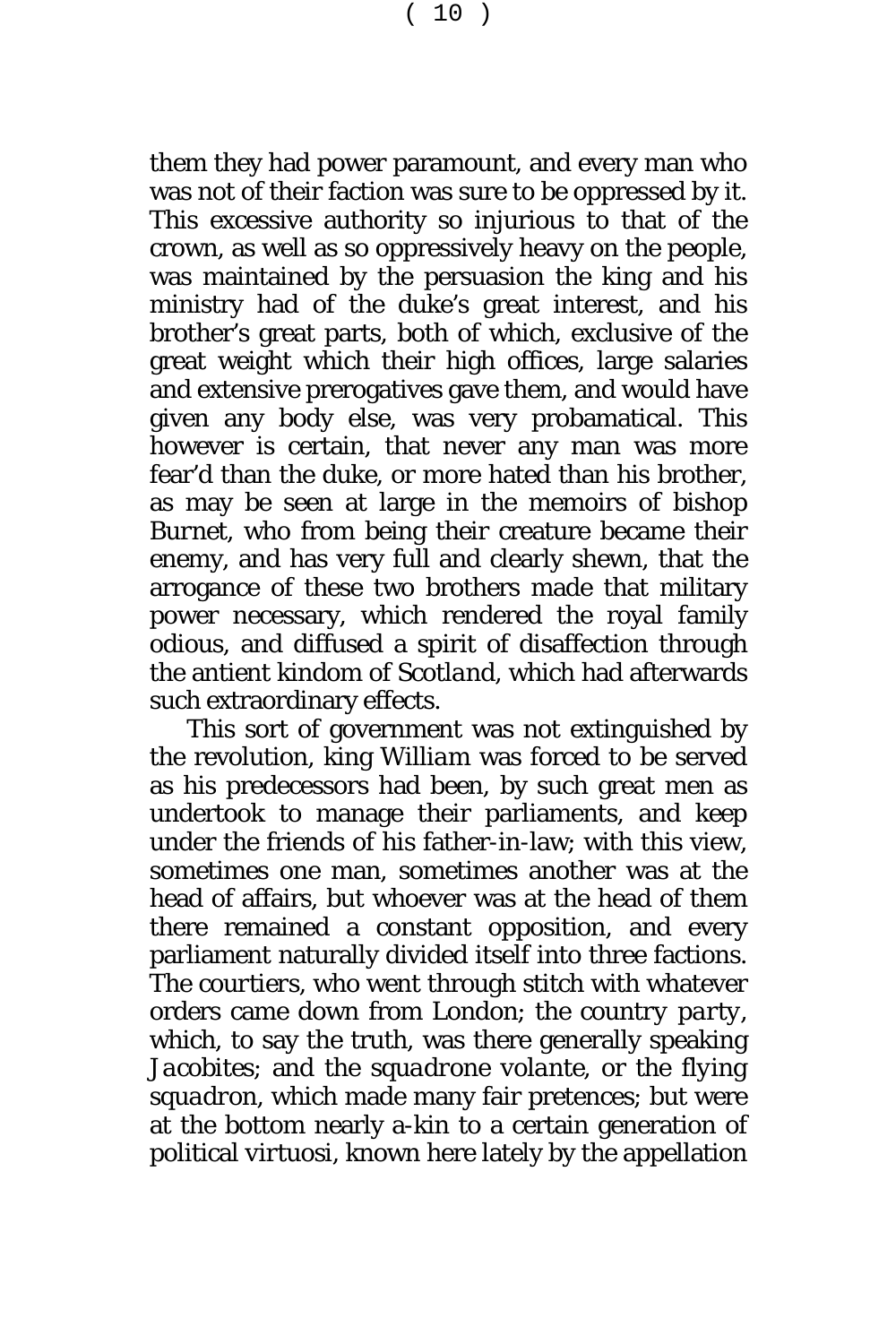of *foxes,* whose leading principle it was to gnaw a *hole* through any minister's scheme, 'till they found it enough to let *themselves in.*

But all these factions were in the zenith of their power under queen *Anne,* and as it is natural for men in the heighth of prosperity to grow wanton, so some of these great men pushed matters to such a length, that the union became absolutely necessary, since neither themselves in *Scotland*, nor the government in *England*, could be safe without it. How it was brought about the histories of those times shew, and what odd revolutions there happened in parties about that time, may be known from this notorious fact, that a noble duke, a little after it took place, was made prisoner in his own house, for intending to bring down an army of the *Clans* to prevent that measure, and being soon after sent for up to *London*, was made secretary of state, and had a large share in the government.

In the reign of king *George* the first, the rebellion revived the fame of the *Highlanders.* All the world knows how deeply they were engaged on both sides; the marquis of *Tullibardine*, the earls *Marschal, Mar*, *South Esk;* the lords *Kenmure*, *Drummond*, with the lairds of *Glengary*, *Glenderule*, *Glencoe*, *Glenlyon*, *Struan,* &c. on the one side; and the great earl of *Sutherand,* the famous lord *Lovat*, the laird of *Grant*, not to mention the dukes of *Argyll, Douglas* and *Montrosse* were on the other; so that things were pretty equally divided, and this, I suppose, made the extinction of the power of the *Clans* impracticable, even after the suppressing this rebellion, which gave the fairest opportunity for it, that ever offered, because, as the reader must observe, if there were delinquencies on one side, there were great merits on the other, and an equal desire of power in both; very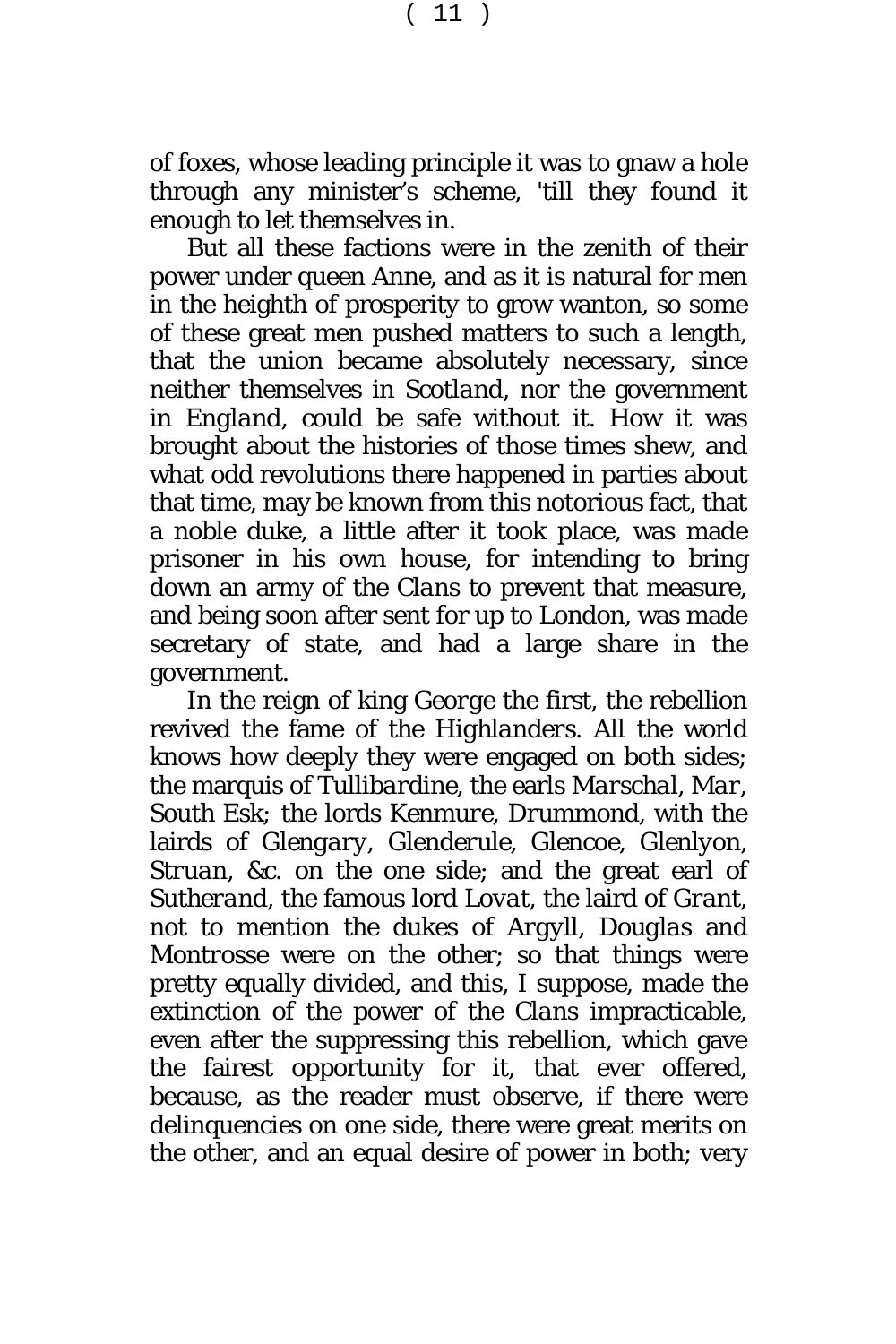$(12)$ 

small amendments were made in the nature of the tenures in that country, and as far as I have been able to learn, the power of their lords and lairds remained very near as great after as it was before it. Soon after the rebellion the great duke of *Argyll* and his brother were removed from all their employments, which of necessity occasioned a mighty fluctuation of power in *Scotland* for some time, but at last the *Argyle* party came into power again, and have in some measure held it ever since.

But when people had in a very great degree forgot all these disturbances, and scarce preserved any remembrance of the outrages of the *Highlanders*, a sudden resolution was taken to put an end to their power, by disarming them absolutely; and it was at first proposed to strip them of their cloathing, that is, preventing their going in their ordinary dress. This was in the year 1725, and the motion for the bringing in this bill, which was intitled, For more effectual disarming the *Highlanders* in that part of *Great Britain* called *Scotland*, and for the better securing the peace and quiet of that part of the kingdom was made by a general officer still living, and seconded by Mr. *Duncan Forbes.* By this law power is given to the lord lieutenant of every one of the following shires, *viz. Dunbarton* on the *North* side of the Water of *Leven, Sterling* on the *North* side of the river *of Forth*, *Perth*, *Kincairdin*, *Aberdeen*, *Inverness, Nairn, Cromarty, Argyll, Forfar, Bamf, Sutherland Caithness, Elgin,* and *Ross,* and for such other persons as his majesty should authorize by his sign manual, to cause letters monitory to be issued in his majesty's name, directed to the *Clans* within any of the said shires, commanding them on a certain day to deliver up all their arms and warlike weapons for the use of his majesty, and to be disposed of in such a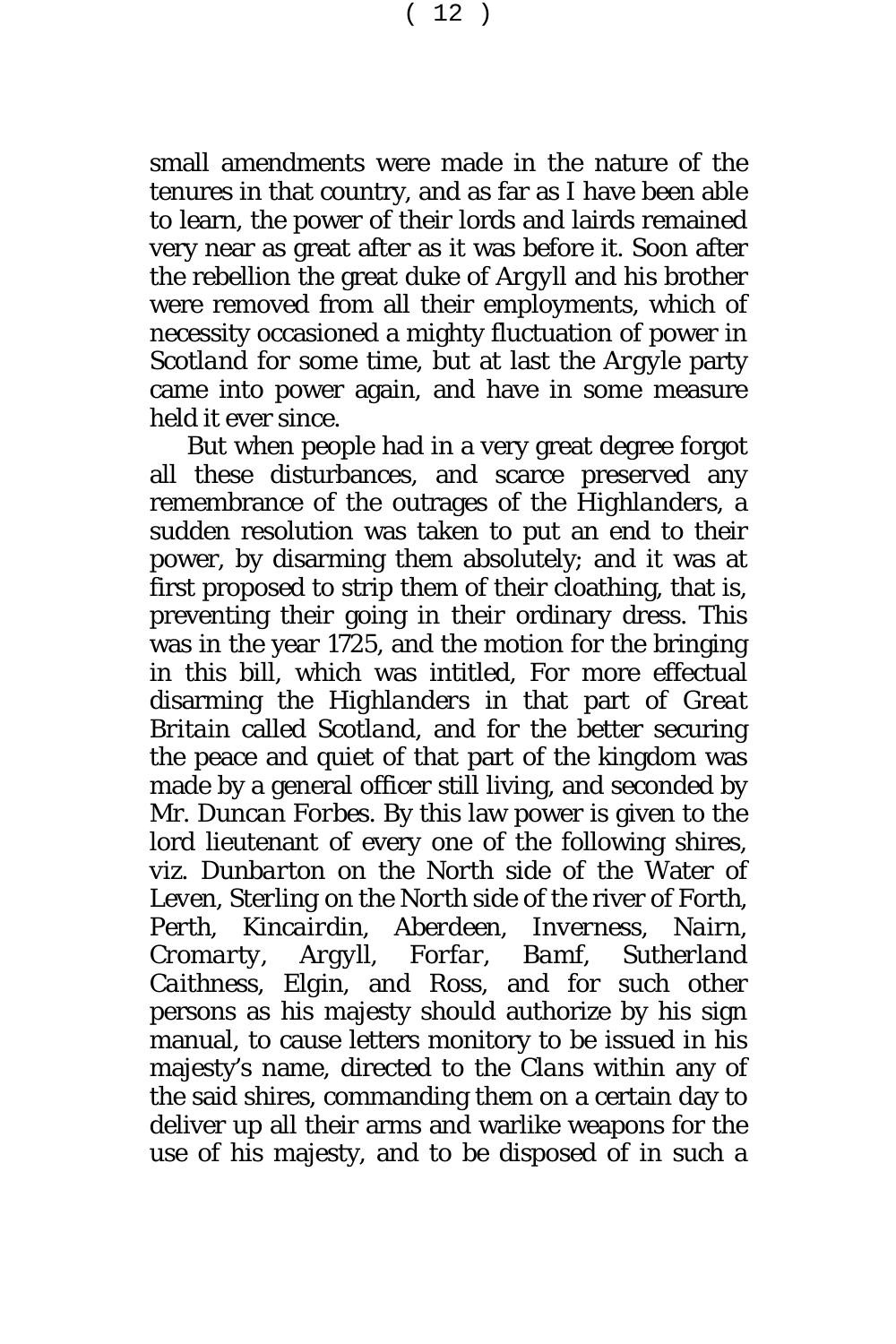manner as these commissioners should think fit.

In case any of the *Clans* thus summoned should be found to bear arms of any kind, and thereof be convicted, by oath of two credible witnesses, before two justices of the peace, the penalty was, that the person so convicted should be, by warrant under the hands and seals of such justices, forthwith committed to such safe custody as shall be expressed in the warrant, to be there kept, without bail, until the said justices shall cause him to be delivered over, (as they are hereby empowered to do) to such officers belonging to his majesty's forces as shall from time to time be appointed to receive such man to serve as a soldier in any of his majesty's dominions *beyond the seas;* and the officer who receives such persons, shall then cause the articles of war against mutiny and desertion, to be read to them in the presence of such persons as shall deliver over such men to such officers, who shall cause an entry thereof to be made, together with the names of the persons so delivered over, and a certificate thereof in writing, under their hands and seals, to be delivered to the officers appointed to receive such men; and after the reading the said articles of war, every person so delivered over, shall be deemed a listed soldier, and be subject to the discipline of war; and in case of desertion, shall be punished as a deserter. The reader is desired to take notice of this clause for a particular reason.

There were beside other severe penalties, as for example, the possessor of any dwelling-house, barn or out-house was declared to be the owner of any arms concealed therein, and if convicted was to suffer as before; and if a woman, was to be imprisoned two years, or pay any fine that should be set under an hundred pounds sterling. By another clause in the same act, power is given to enter and search any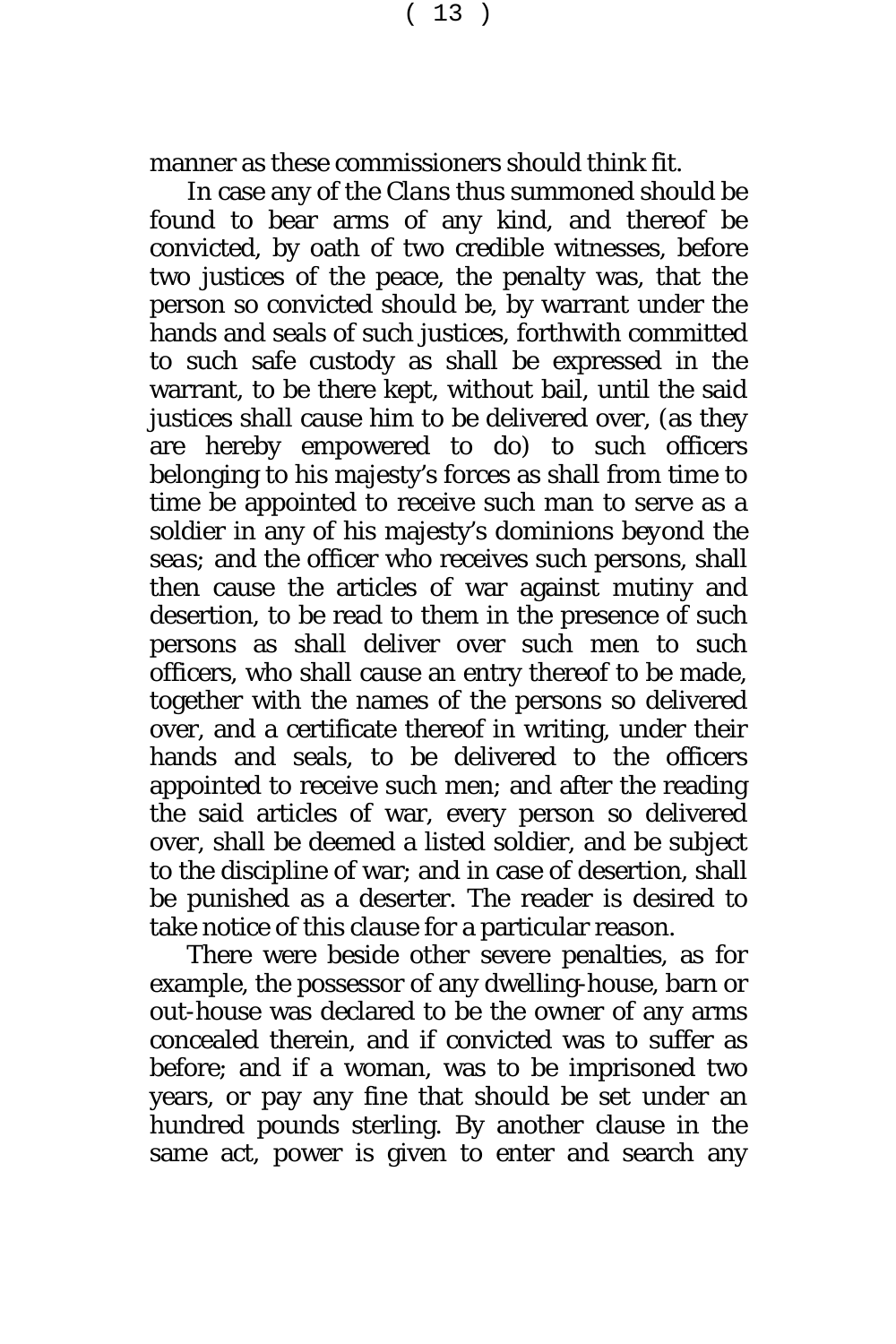$(14)$ 

house, in the day or in the night time, in order to discover whether any arms were concealed; and if five persons were assembled together, to defeat the purposes of this act, then the civil magistrates were allowed to call for military assistance; and in case any persons were killed by the said soldiers, they are indemnified by this act. These and some other clauses excited a pretty warm struggle against the bill, and induced some of the staunch asserters of liberty to treat it in their speeches very freely. It passed however in the house of commons, by a very large majority, but was again opposed with great warmth of spirit in the house of peers, where, tho' at last it made its way, yet it brought this protest at its heels.

### *Die Lunæ* 3 Maii 1725.

*Hodie tertio vice lecta est Billa* intitled, An act for more effectual disarming the *Highlands* in that part of *Great Britain* called *Scotland,* and for the better securing the peace and quiet of that part of the kingdom.

Then the question was put, Whether this bill, with the amendments, shall pass?

It was resolved in the affirmative.

*Dissentient*,

I. Because the bill sets forth, That many persons in the *Highlands* commit many robberies and depredations, and oppose the due execution of justice against robbers, outlaws, and persons attainted; which assertion we conceive was an inducement to pass the Bill, and therefore should have been fully made out by proof, or been undeniably clear from its notoriety; but no proof has been attempted to be made of it: and we have not heard that such outrages as have been charged upon the *Highlanders*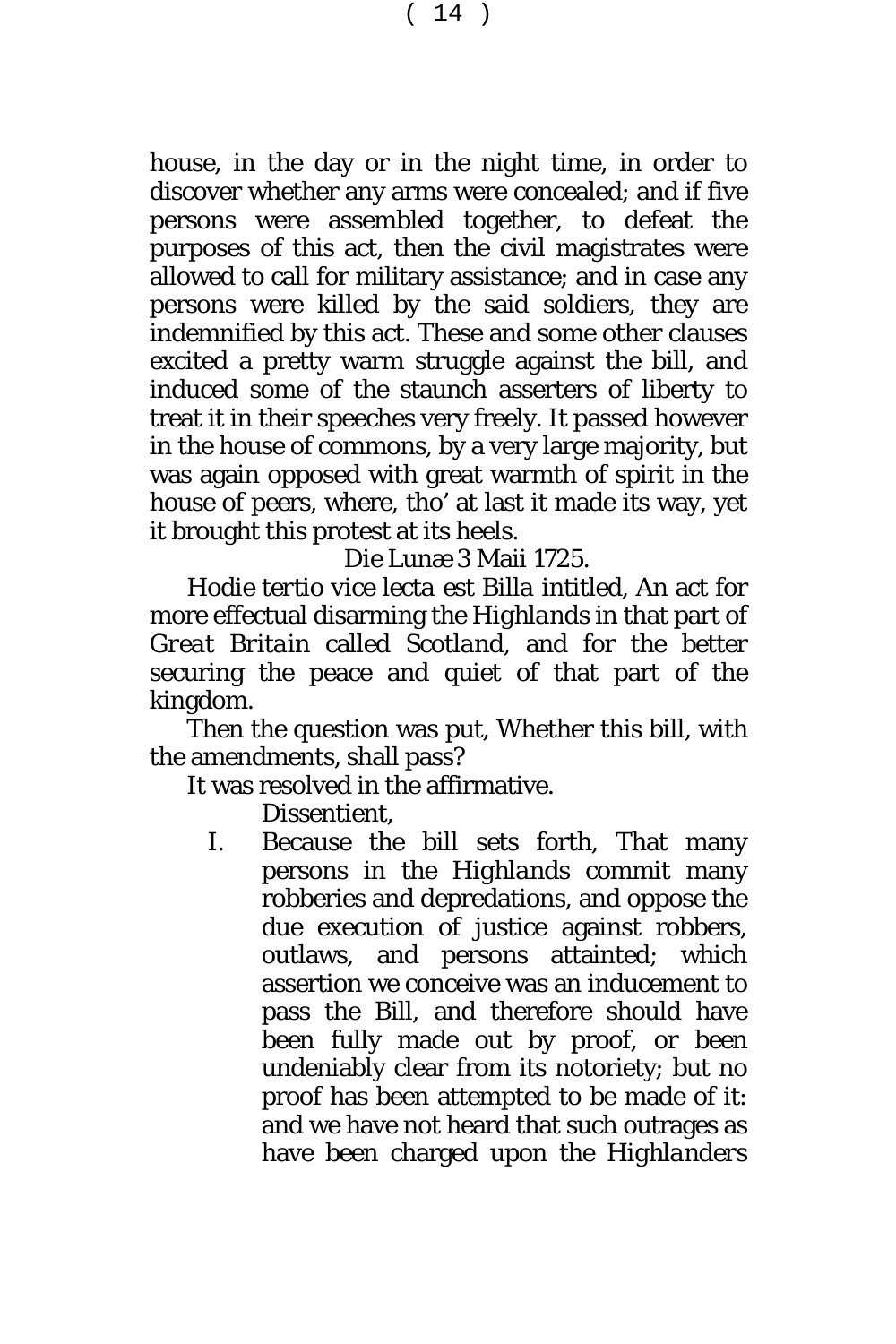have been committed by them of late.

II. We apprehend that this bill gives to lords lieutenants of counties, justices of the peace, and others, such large and discretionary powers, in some cases, as are hardly to be trusted in the hands of any persons in free government, unless apparently necessary for the preservation of it.

III. Since the behaviour of the *Highlanders* has been peaceable and inoffensive, for some years past, and is so at present, as far as it appears to us; we cannot but fear that this bill may prove unseasonable, may hazard the loss of that invaluable blessing which we now enjoy, a perfect calm and tranquility, and raise among these people that spirit of discontent and uneasiness which now seems entirely laid; for we apprehend, that the execution of some authorities in this bill is more likely to create than to prevent disorders: We think it applies severe remedies, where, as far as we perceive, there is no disease; and this at a time when the *Highlanders* not being accused of any enormities, for which, in our opinions the legislature ought in justice to punish them, or in prudence to fear them, we think it would become us, as good patriots to endeavour rather to keep them quiet than to make them so.

> *Litchfield, Boyle*, *Wharton*, *Scarsdale, Gower,*

Soon after the passing of this act, lieutenants were appointed for the counties before mentioned; and that

 $(15)$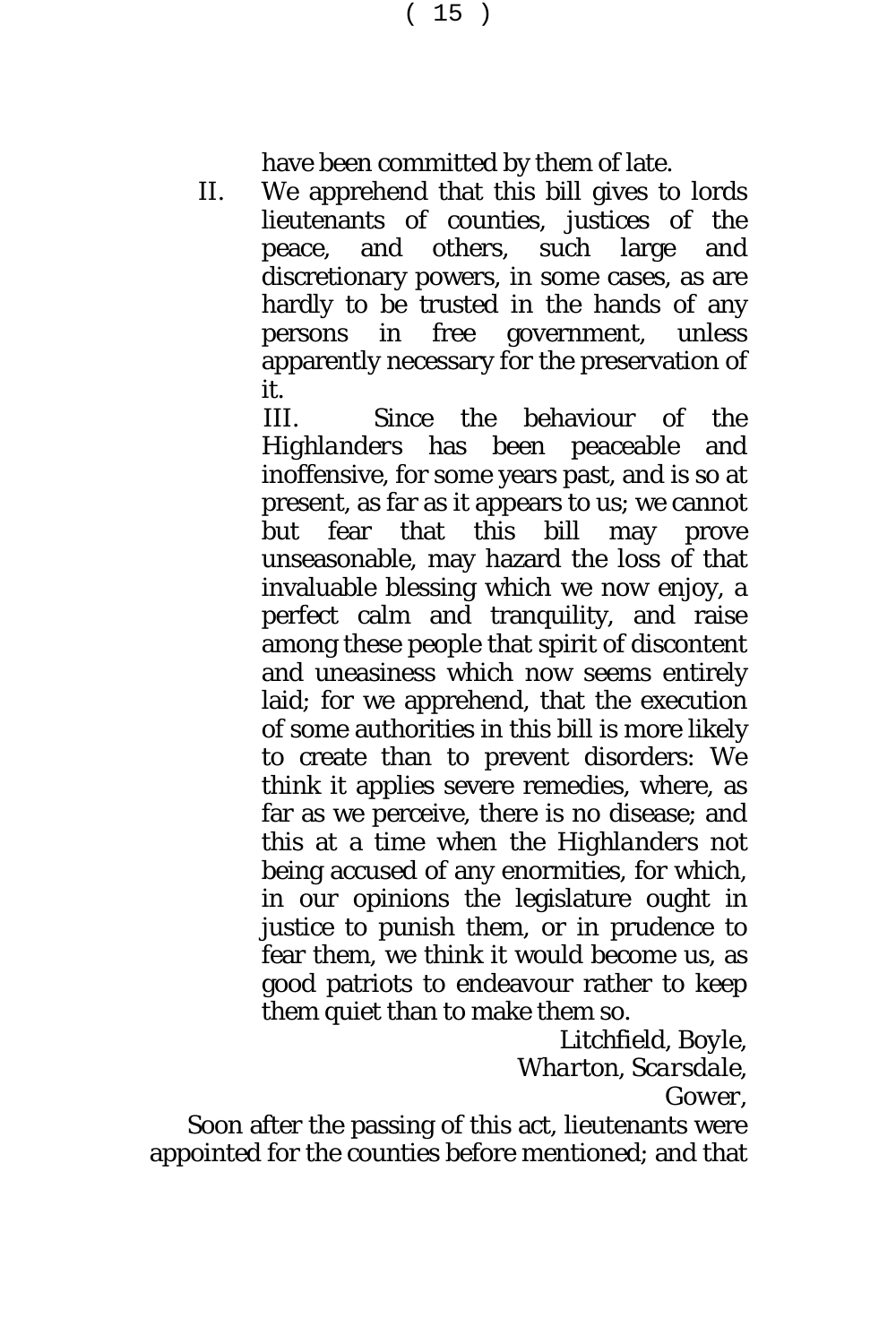every thing might be done that was necessary to bring the *Highlands* into a perfect state of subjection, these *Highland* forces were rais'd at that time in the shape of independant companies, each consisting of about 300 men; these were put under the command of such noblemen and gentlemen as had signalized their zeal for the royal family and the present establishment. As they were principally intended to put a final period to the insurrections of the *Clans*, and to secure their country from any attempts that might be made by the *Highlanders* in the Jacobite interest, it was thought requisite to preserve their ancient habit, that they might be the more able to pursue any of these offenders into their fastnesses, which was a scheme well enough contrived, since hitherto the *Highlanders*, whenever they were in arms, by their agility and perfect knowledge of the country, had been always too many for the regular troops; as the exploits of the famous *Robert Mac Gregor*, *alias Campbell*, commonly called *Rob Roy*, id est, *Red Robin*, from the colour of his hair, which are very well known, had rendered manifest; especially since after a series of treasons and robberies, it had been found expedient to grant him a pardon, purely to prevent his doing further mischief. But having mentioned these advantages which the *Highlanders* had over regular troops, it may not be amiss to describe them particularly, that these may the better appear, and the use of the *Highland* habit be made more conspicuous.

To begin then with their shoes. The *Highlander* wears a sort of thin pump or brogue, so light that it does not in the least impede his activity in running; and from being constantly accustomed to these kind of shoes, they are able to advance or retreat with incredible swiftness, so that if they have the better in any engagement it is scarce possible to escape from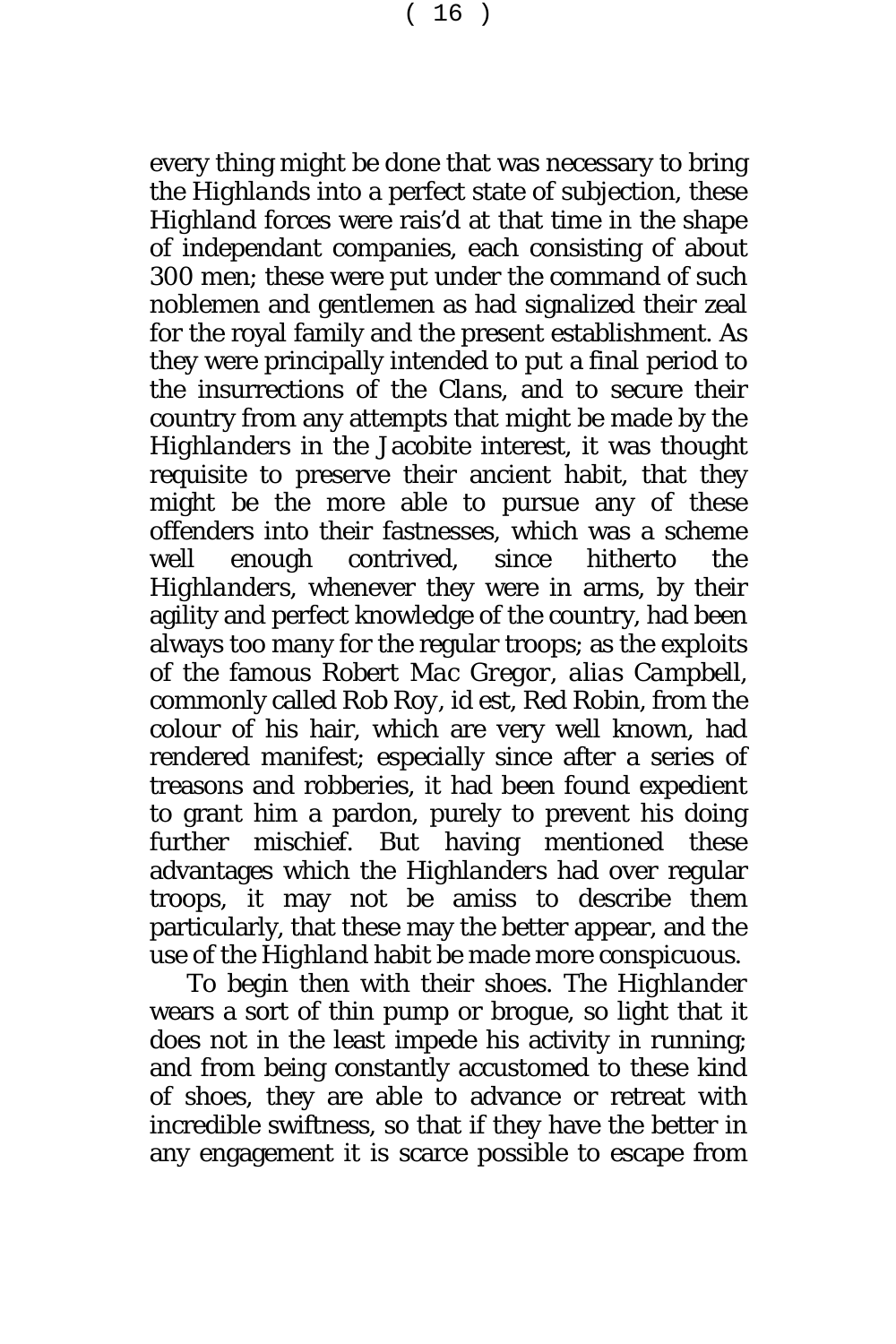them; and on the other hand, if they are over power'd they soon recover their hills, where it is impossible to reach them. The reader will easily perceive, that this is one of the advantages which the *Croats* and *Pandours* have over the *French* troops, especially in such a country as *Bavaria*, which is every where interfered by rivers. They gain from hence an opportunity, first of wearying their enemy 'till they are forced to break, and then they are sure to be knocked on the head, as finding it impossible to run away from these people. In the next place, the *Highlander* wears broad garters under the knee, and no breeches, but his plaid belted about his waist, which hangs exactly like the folds of the *Roman* garment, which we see on *Equestrian* statues; the reason of this dress is, to make the leg firm, and to leave the sinews and joints quite free, to preserve the wearer from any thing that may heat or embarrass him, and to afford him an opportunity of extending his limbs with the greatest ease; besides this, he wears a jacket with strait sleeves, and as for his arms they consist in a fuzil, a broad sword, a dirk or dagger, an *Highland* pistol all of steel, hung on the other side of his belt, opposite to the dirk, and a target. The use of these arms they learn from their infancy, and are extremely adroit in them.

The nature of their country, their manner of living, and their continual exercise in hunting, fishing, and fowling, render them hardy, robust, enterprizing, and equally capable of long marches, and of sustaining patiently the want of food or of rest. It is evident therefore, that the striping these men of their arms, and obliging them as it were to a new kind of life, was a bold undertaking, and such a one as seem'd to require an additional force; and in this case, none so proper as this of the independant companies; for thus the arms were taken out of the hands of the enemies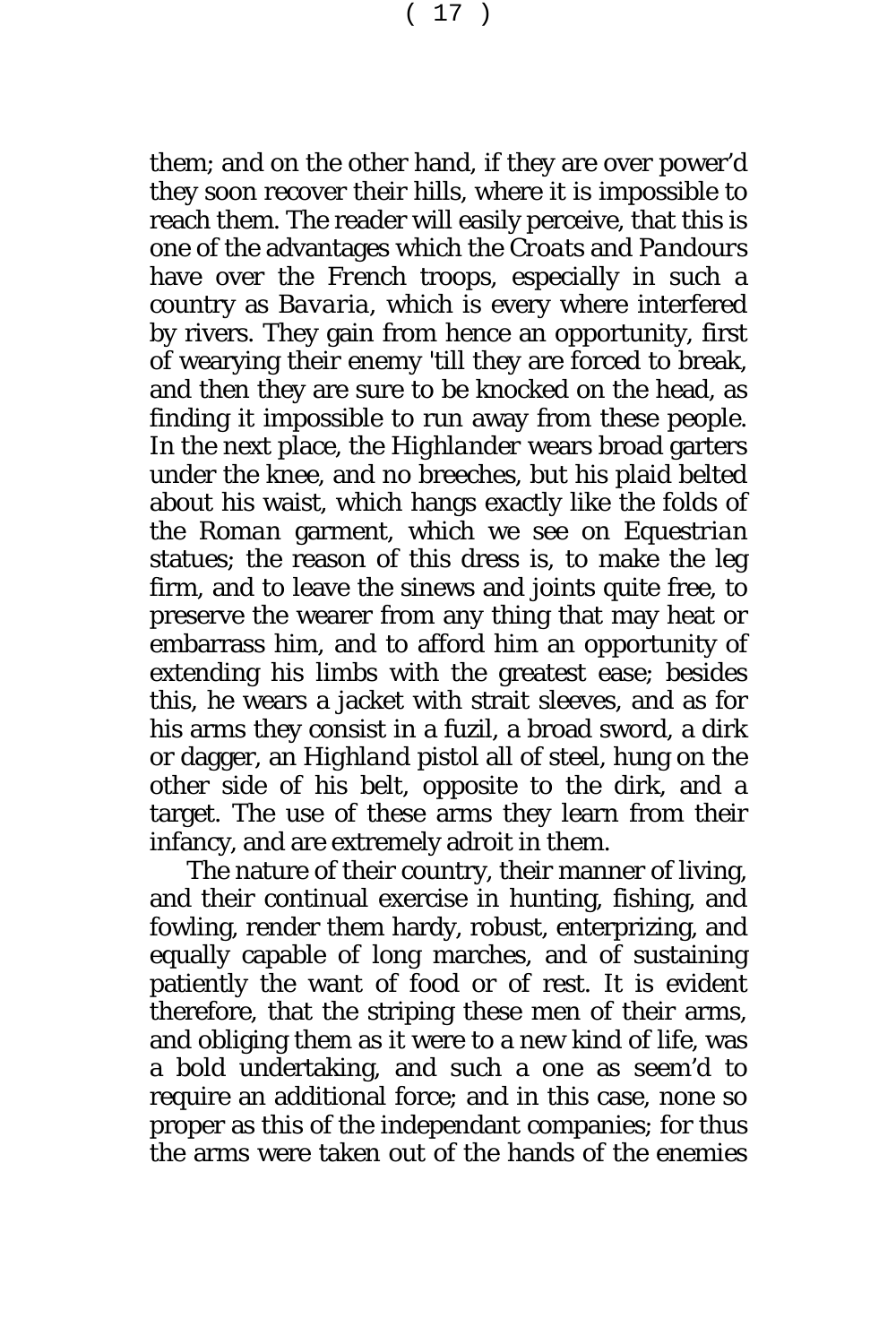of the government, and put into those of their friends; this harsh law was executed entirely by their own country men, which gave it less the air of violence, than if it had been done by *English* troops; and lastly it was done more effectually, for these new raised forces were able to march any where, knew the country, as well as those they were to follow, and having legal authority were every way their superiors.

From these circumstances, I am naturally led to remark, that the men of which these independant companies were composed, looked upon themselves as a kind of guardians to their country, friends to the protestant religion, and voluntiers in the service of the royal family: for as to their pay, it was in truth very inconsiderable, and the very meanest of them served in some measure out of zeal to the whig cause. This will be the easier understood, when I observe, that the famous lord *Lovat*, who had so signally distinguished himself in the year 1715, had the command of one of these companies, which he raised almost entirely out of his own *Clan* of the *Frazers;* and it was the same with the rest; so that this gave great life and spirit to the friends of the present establishment, and not only secured them from any apprehensions of what might be undertaken by the dissaffected *Highlanders,* but so dispirited and dejected these, that they have never recovered themselves since, but are sinking apace into as tame and abject a condition, as their most inveterate enemies could wish to see them. Such were the effects of this new law, and new militia.

I might here take occasion to enter into some political enquiries, as to the wisdom of methods of this nature, which change and alter the tempers and manners of a people at once. There ought without doubt to be a great deal of caution used in such cases, in order to prevent the remedy of sedition from being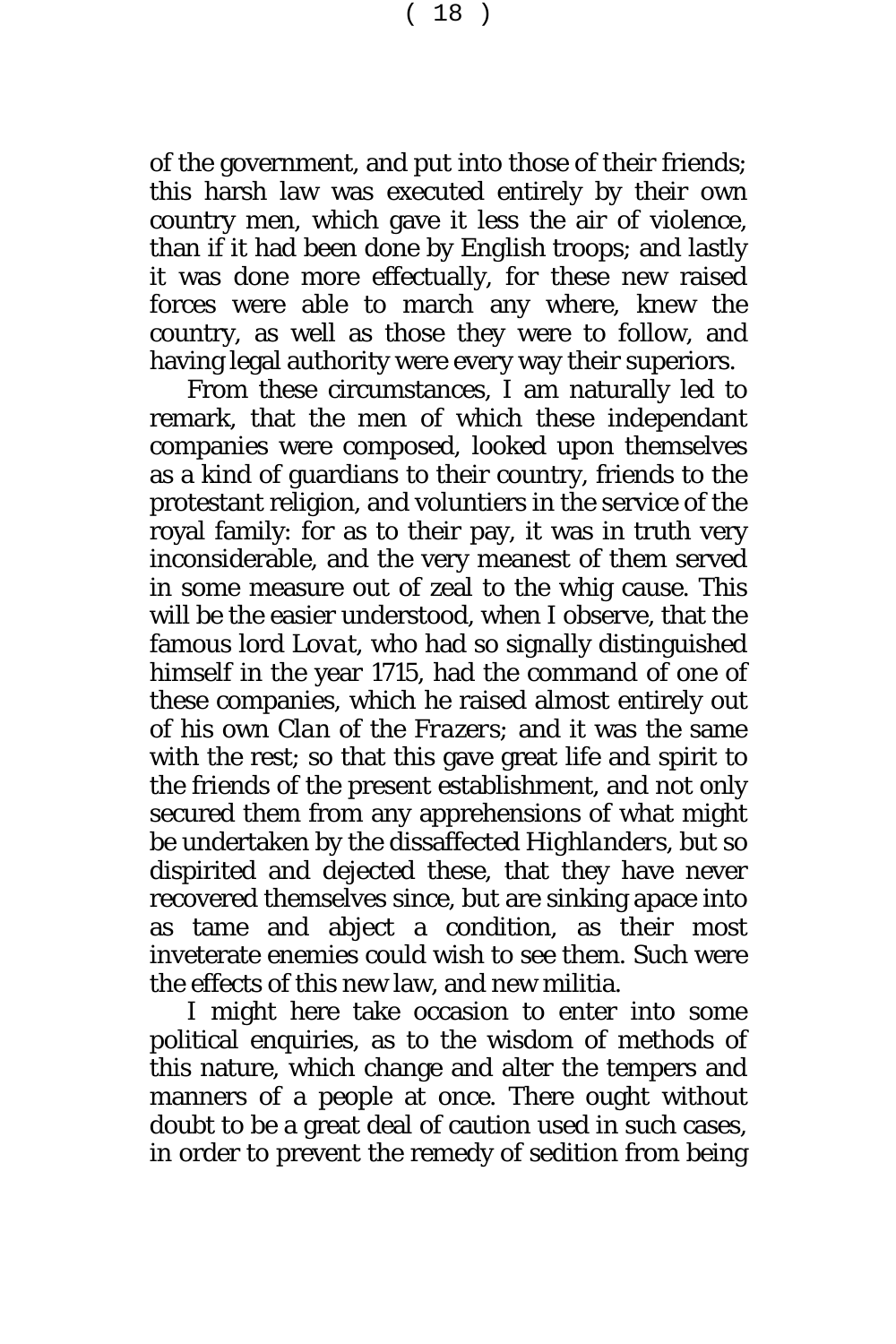thought a just cause of rebellion. To oblige men to change of a sudden customs they have been used too from their cradle, and to prohibit as the most flagrant of crimes, after a certain time what is allowed to be innocent before it; may be expedient, or even requisite, but withal it is not easy, to bring those who are to suffer these changes, to think them either just or reasonable, and therefore some method should be taken to blunt the edge of their resentment, and to carry these people into some new course of life, either by establishing manufactures, or encouraging their fishery. However these things were thought of, I cannot pretend to say, but certainly the *English* lords, who in opposing this law, advised such methods, and insisted strenuously on the hardships brought upon these people, without any previous proof of their deserving them, gave signs of a free and generous spirit, and worthy of that noble candor for which the antient nobility of *England* were deservedly famous. The interest that the *Scotch* lords (who pushed this law) might have in feeing those who had so often contested with them absolutely crushed, might possibly have rendered them less attentive to such considerations, than they would otherwise have been; at least, this is certain, that their countrymen thought so, and that the inforcing of this act, would have been attended with bad consequences, in which they were not altogether mistaken.

There was another transaction in the year 1725, which made the *Scotch* people uneasy; and that was the introduction of the malt tax; which taking place on the 23d of *June*, there happen'd thereupon an insurrection at *Glascow*, where the people demolished the house of *Daniel Campbell*, Esq; of *Shawfield* their member, and drove out a considerable detachment of the earl of *Deloraine*'s regiment of foot, which had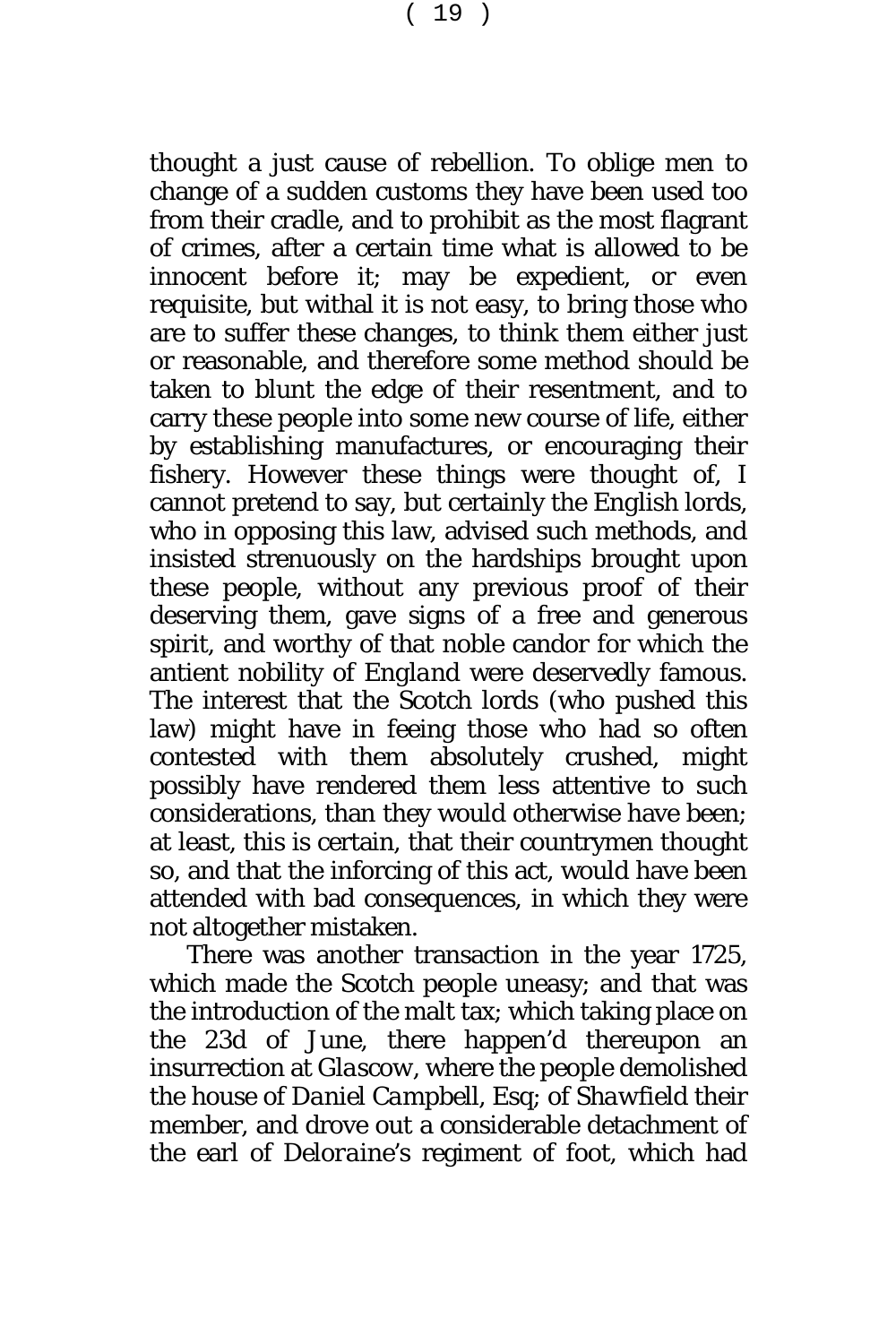$(20)$ 

been sent to restrain them. This was certainly one of the boldest and most daring actions that ever was attempted by a rabble, since there were several of them killed before they carried their point, in which notwithstanding they persisted with great intrepidity. The magistrates were however thought to be in some measure faulty, and therefore it was judged requisite to take a signal separation for so gross an insult. The riot was on the 24th of *June,* and it was the 8th of *July* before proper methods were concerted for bringing these people to reason. On that day, major-general *Wade,* accompanied by *Duncan Forbes*, Esq; set out from *Edinburgh*, and arrived about noon the next day on the moor not far from *Glascow,* where a body of troops were assembled with a small train of artillery; these forces consisting of 4 troops of dragoons, 8 companies of the earl of *Deloraine's* regiment of foot, the earl of *Stair's* regiment, and one of the *Highland* companies; which acted as chearfully upon this occasion, and were as ready in performing their duty, as any of the forces; and on the 17th when the magistrates of *Glascow* were sent prisoners to *Edinburgh*, this independant company guarded them. Several of the rioters were tried for high treason, and two of them, a man and a woman, were convicted capitally; but the man setting forth by petition, that he had served as a voluntier in the king's army at the rebellion, he was spared on that account, as the woman was out of compassion to her sex.

I mention this, not only to shew the usefulness and loyalty of these *Highlanders*, but the laudible lenity of the government towards the people of *Glascow*, who were known to be by principle the warmest friends to the present establishment; and therefore it was by no means expedient to punish with extreme severity, even this extraordinary act of indiscretion, because it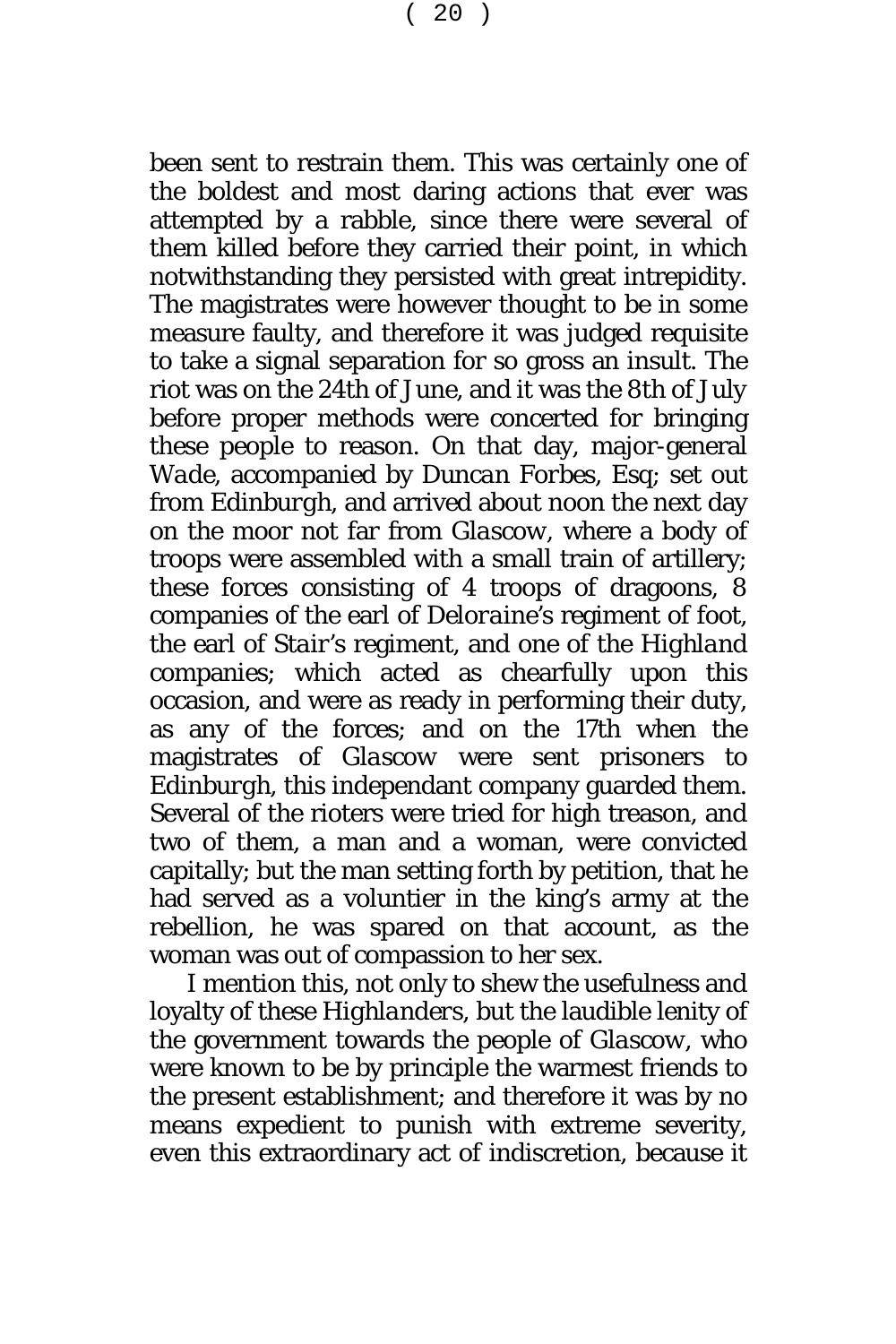would have discouraged other places; and enabled the enemies of the government to perswade the common people, that when they had served the turns of their superiors, they were no better treated, than such as had always and openly opposed them. The court did indeed obtain an act of parliament for reimbursing Mr. *Campbell* for the loss of his house and goods, and by appropriating the revenue of the town of *Glascow,* gave him 6080*l*. on that account. From this time forward the independant *Highland* companies were made use of upon all occasions, and adted with great spi.rit, whenever they were called to it in the service of the crown or the administration, of which many instances might be given. This contributed not a little to heighten the good opinion they had of themselves, and to confirm them in their notions, that they were particularly destined for the service of that country, for keeping under the *Jacobite* interest, and for promoting as far as they were able the protestant cause, and the authority of the present government, in all which they were unfeignedly hearty; and if they were sometimes zealous beyond the degree of their knowledge, yet as they acted in simplicity of mind, and with a very upright intention, this could not lessen their title to the favour of those they so strenuously served; and for the truth of all that is here asserted, I may safely appeal to the people of *Scotland* in general, and to such *English* people as have employments there in particular.

When the war broke out in which we are at present engaged, it was thought proper to put the *Highlanders* (who were now as well disciplined as any troops in the service) into a posture fitting for action, in case there service should become necessary. This was certainly rightly judged, since though there were many reasons for throwing them into independant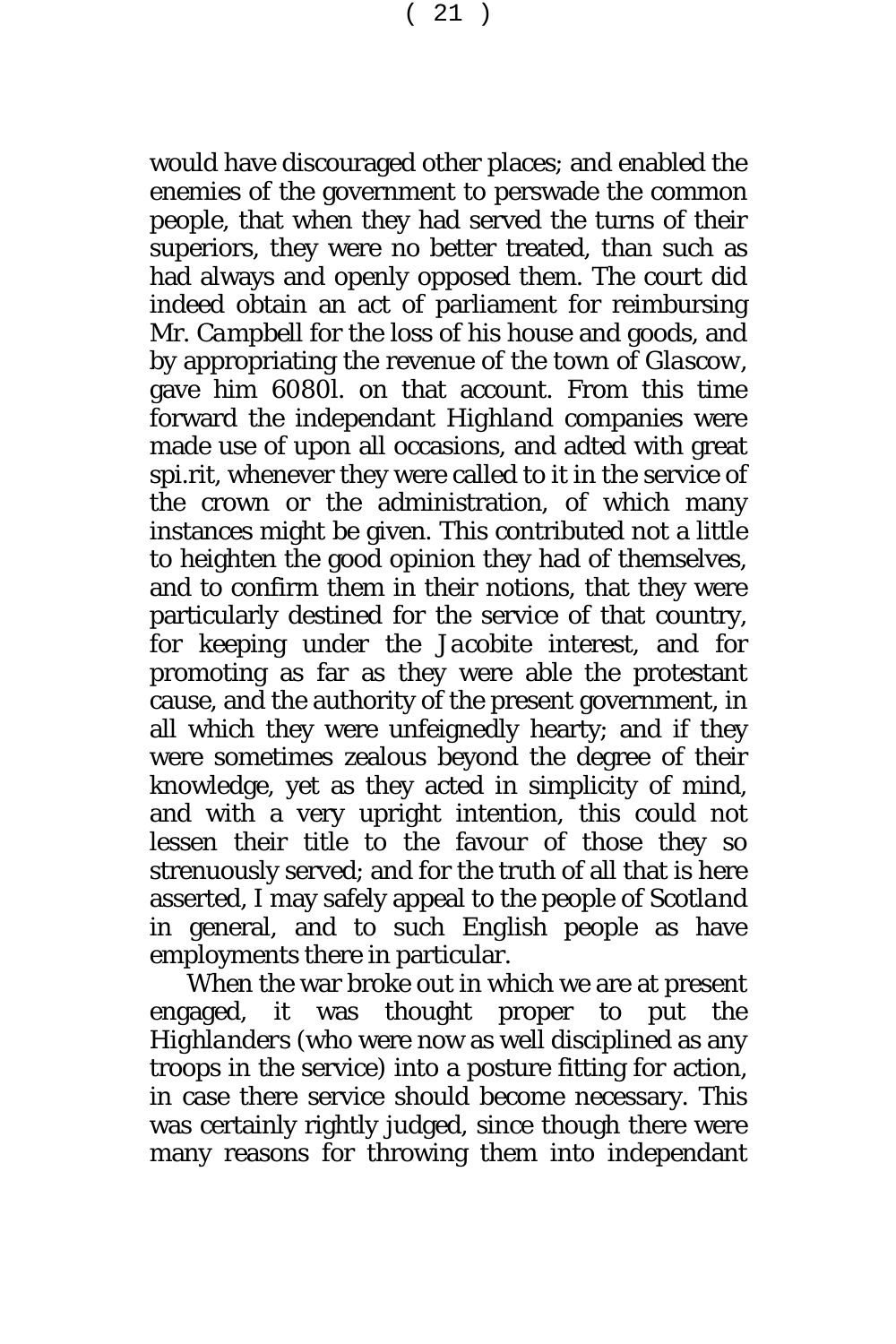companies, when they were first raised, yet most of these were now ceased, and besides many inconveniencies were discerned to flow from their being in these sort of corps, to which it was likewise very expedient, that an end should be put; therefore no exception could be taken to the resolution of the ministry, to have these forces regimented, which they accordingly were, and the right honourable the earl of *Crawford* and *Lyndsey* the first earl in *Scotland*, and nephew to his grace the duke of *Argyll,* and to the right honourable the earl of *Ila*, appointed their colonel. This regulation was far from displeasing the men; on the contrary, they expressed a very great satisfaction thereat, and upon all occasions shewed themselves as tractable, and as obedient to orders as men could be. Neither were they at all chagrined on the change of their colonel, for they were very glad of the earl of *Crawford*'s promotion, and very well pleased with the lord *Semple* who now commands them.

It is most certain, that they always looked upon themselves from the time they were first raised as a corps destined to serve in *Scotland*, or rather in the *Highlands*, and no where else, for which, though it may be true, that they had not any substantial or sufficient reasons, yet it must be allowed, that they had some very plausible ones, and which might easily mislead people in their condition. For we must observe, that there are not only different kinds of proof adjusted to different sciences, but there are also arguments suited to different capacities; so that when men set up pretences in justification of their actions, it is very easy to discern, whether they were the real motives, or whether they are excuses invented to colour the facts they are to defend. Having premised this, we will proceed to mention the grounds on which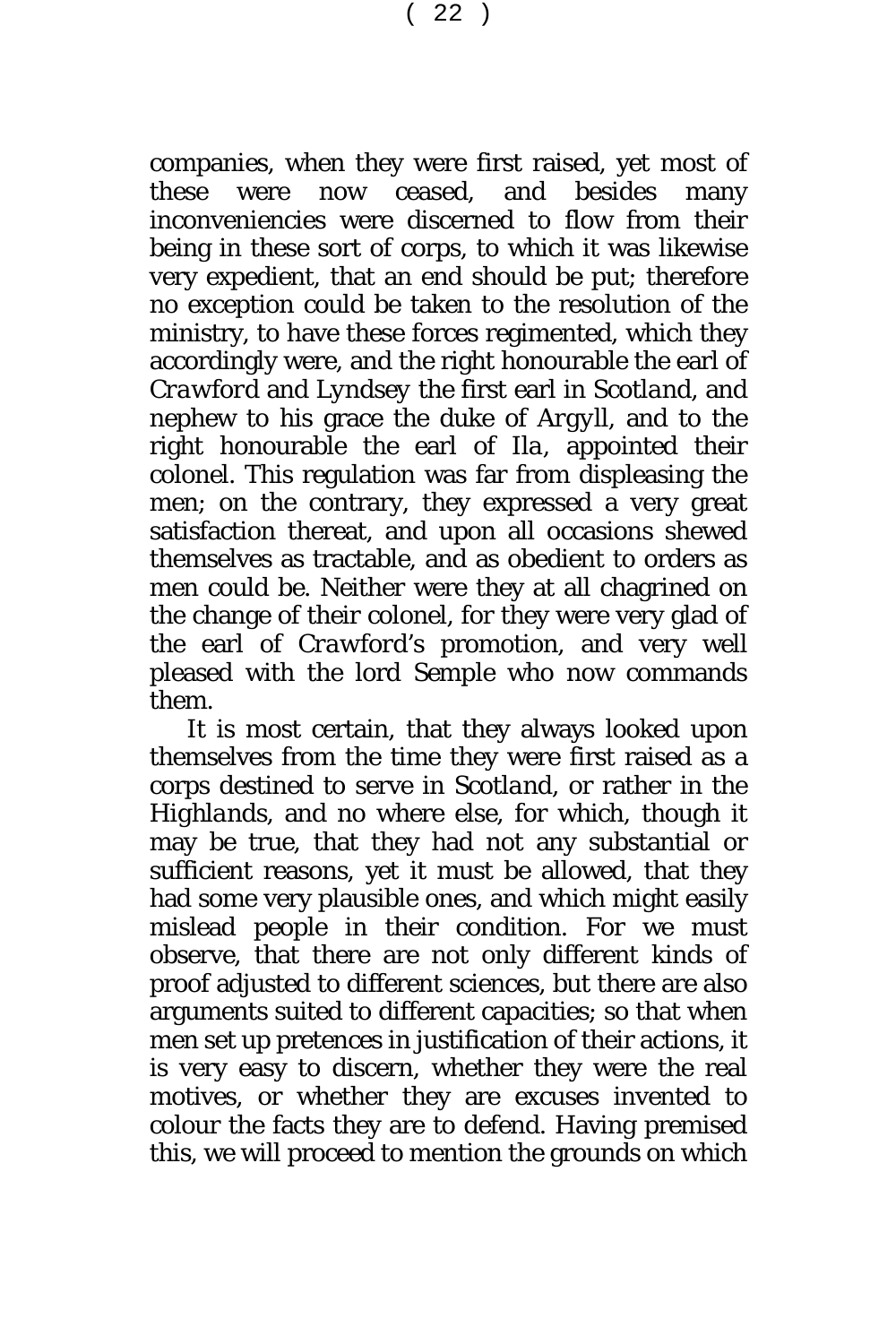these people established this notion, which indubitably was one of the principal articles in their political creed. The manner of raising them in the first place seemed to countenance this; the *Jacobite Clan* were disarmed, to preserve the quiet of the nation, and because the government could never be entirely safe, whilst they had arms in their hands; but to strengthen the security, and to put the peace of the *Highlands* past hazard, the arms taken from those *Highlanders* were given to these, whence they inferred that they were to be the guards of the *Highlands.* In the next place, they laid great stress upon their habit, to what purpose, said they, are we cloathed like *Highlanders*, if we are not constantly to be imployed in the *Highlands,* here indeed the dress is equally fit and commodious, it has a martial air, and it enables us to do our duty better; but all these reasons will cease elsewhere, and instead of looking like soldiers, we should in another country be gaped at as savages. Lastly, their having certain particularities to their country, such as being the tenants of those, who first raised them, speaking little or no *English,* having houses and families in the *Highlands*, all which were good securities for their fidelity in those parts, which they improved into an argument, that it was impossible they should be employed in any other.

When these things are impartially considered one cannot at all wonder, that folks like them should be deceived by these colourings, especially if we reflect that their passion for staying at home, which, contrary to our notion, is predominant among the *Highlanders*, was flattered thereby. Besides, there is another thing that ought to be taken into confederation, and that is, that at the time they were first raised there was no small mixture of their own customs with the military establishment, for an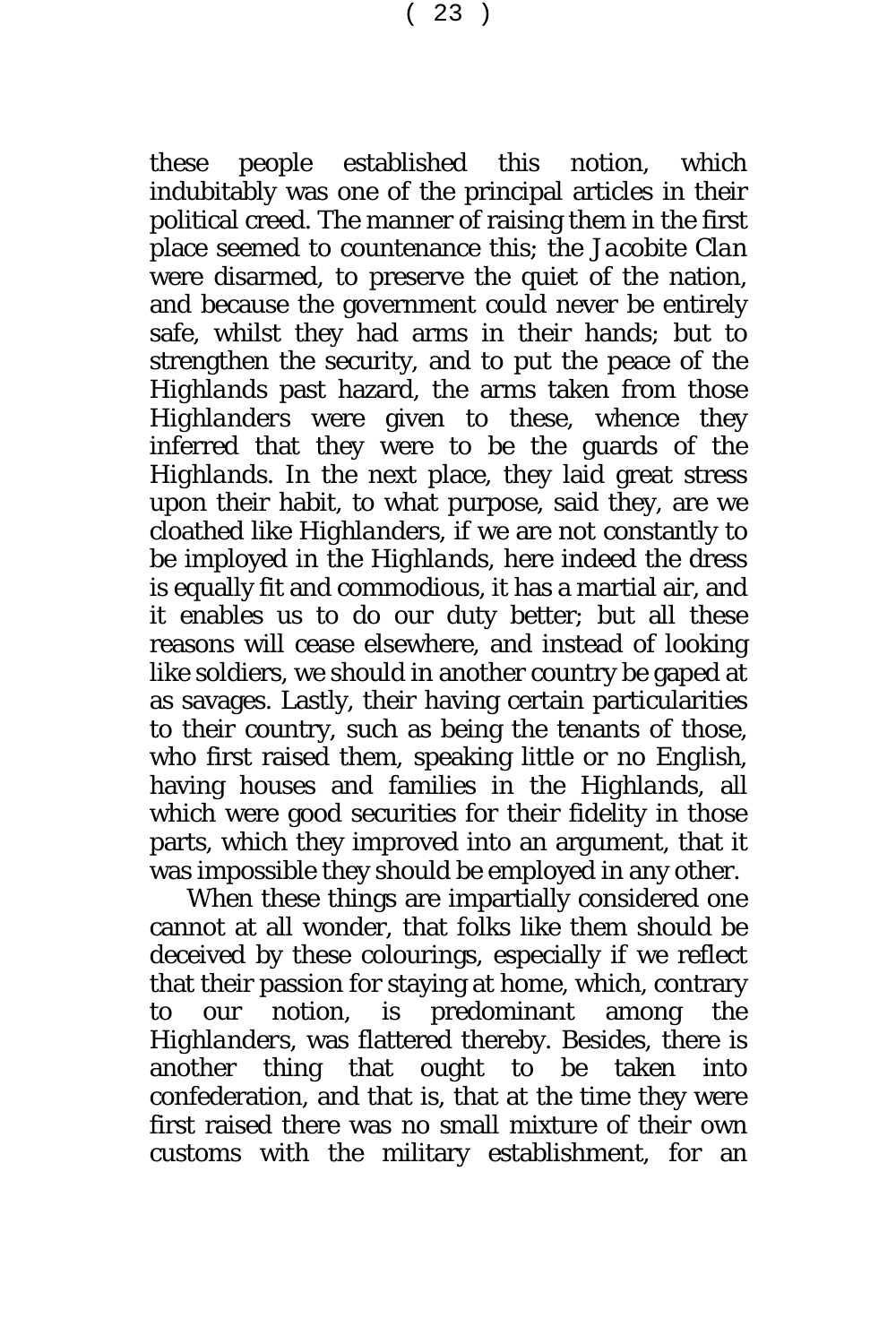independant company with an *Highland* chief at its head, has something in it very like the military service of a *Clan,* only sanctified by legal authority. I will not say, because I do not know it to be true, that many of these men entered into the service out of pure respect to their chiefs, though this is exceeding probable, and if so they looked upon, themselves undoubtedly as a kind of loyal voluntiers, who had taken up arms, *pro aris & focis*, and quite different people from soldiers of fortune, who fight any where, and in any cause, for so much a day. I do not say that these are things which would, or which ought to excuse other men, but I believe I may safely appeal to the whole people of *Scotland,* and to such *English* gentlemen as are well acquainted with that country, whether there is any thing in nature more likely than that these suppositions appeared self-evident truths to these men. They may look very idle and ridiculous to us, but they seem certain and solid to them, that is really their misfortune, which we call a fault in them, and we might as well, because we live on white bread and stall-fed beef, reproach them for being able to eat oatcakes and dried fish, as be angry with them for thinking in a manner conformable to the prejudices of their education; or rather to the prejudices arising from the want of education, on account of our having good sense enough to see through them. It is a great blessing to have clear sight and strong limbs, but it would be thought an odd use of those blessings, if such as possessed them should take it in their heads to punish the purblind and the weak for not seeing so far, or working so hard as themselves.

I am very well aware of an objection to which this doctrine may be thought liable; and that is, that they might have been better informed by their officers; and yet a little reflection will be sufficient to show, that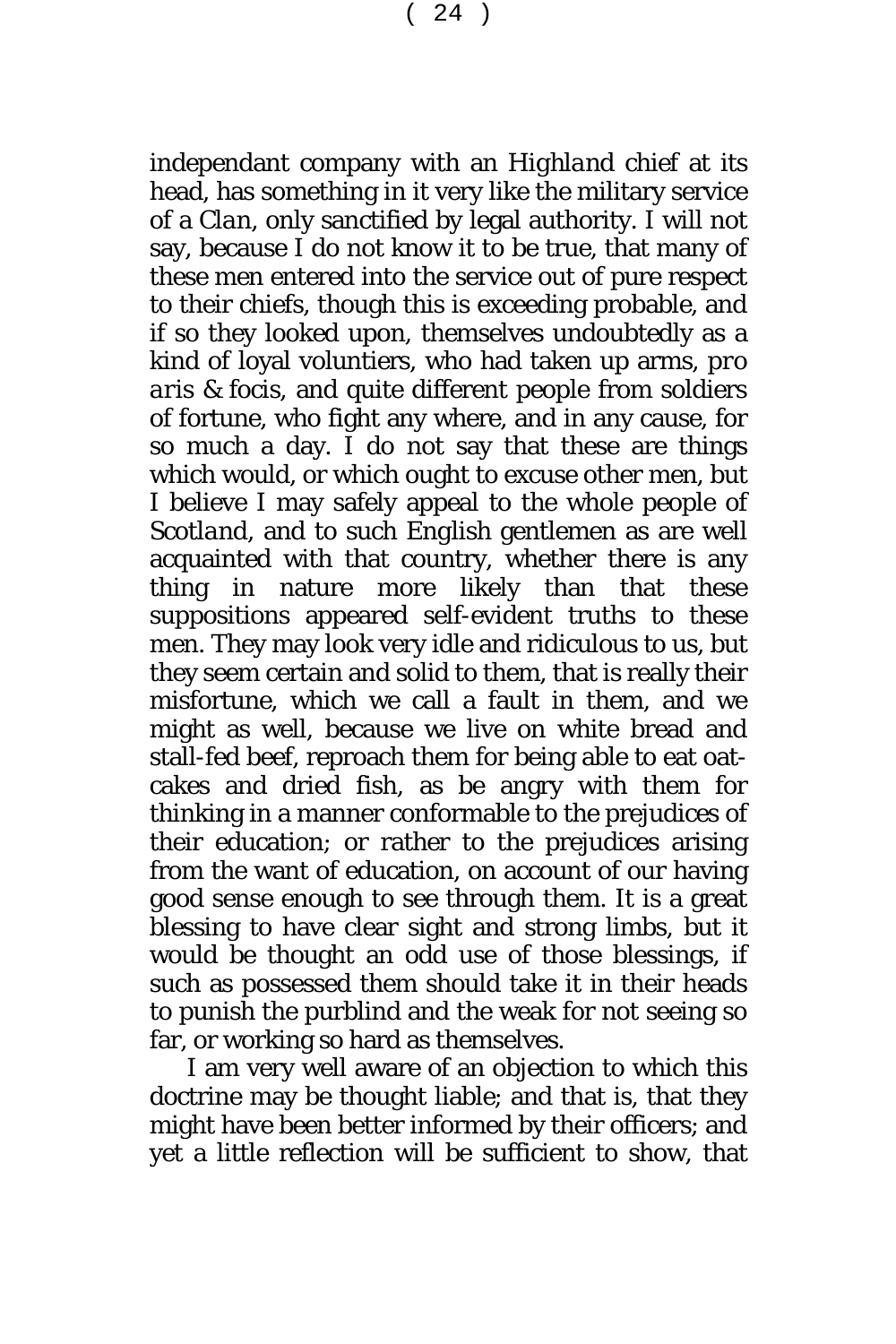there is no strength in this objection at all. For we are to consider that their officers were of the same nation, and from their views of interest, and even from their attachment to the government, the least likely to undeceive them, since before they were ordered to march *Southward,* this must have appeared a very innocent error, and attended rather with good than bad consequences. I say this on a supposition that their officers knew it to be an error, which is carrying the thing as far as can be, since in all human probability, the officers thought in this respect like the private men, and never dream'd that such a whim would come into any body's head as to send for them to show their bare backsides in *England.* If indeed on the breaking of the old corps and uniting all the *Highlanders* in a regiment, they had been new clothed like the rest of the army, and told, when the articles of war were read to them, that they were to consider themselves for the future simply as a marching regiment, this had been sufficient to have prevented all that hath followed since. But it is an easy thing to assign remedies when they come too late, and it is as easy a thing to make slips, and fall into oversights in the ordinary conduct of affairs.

The first discovery that was made of the mischiefs attending this notion was when the officers had an intimation of the design of marching them into *England*, for then the men were not at all shy in declaring, that this was a thing they never expected, and with which they should very unwillingly comply. Upon this, good words were given them, and they were prevailed upon to begin and continue their march, though not without visible reluctance, which was the reason that it was published in some foreign gazettes, that they had mutinied on the borders, killed many of their officers, carried off their colours, and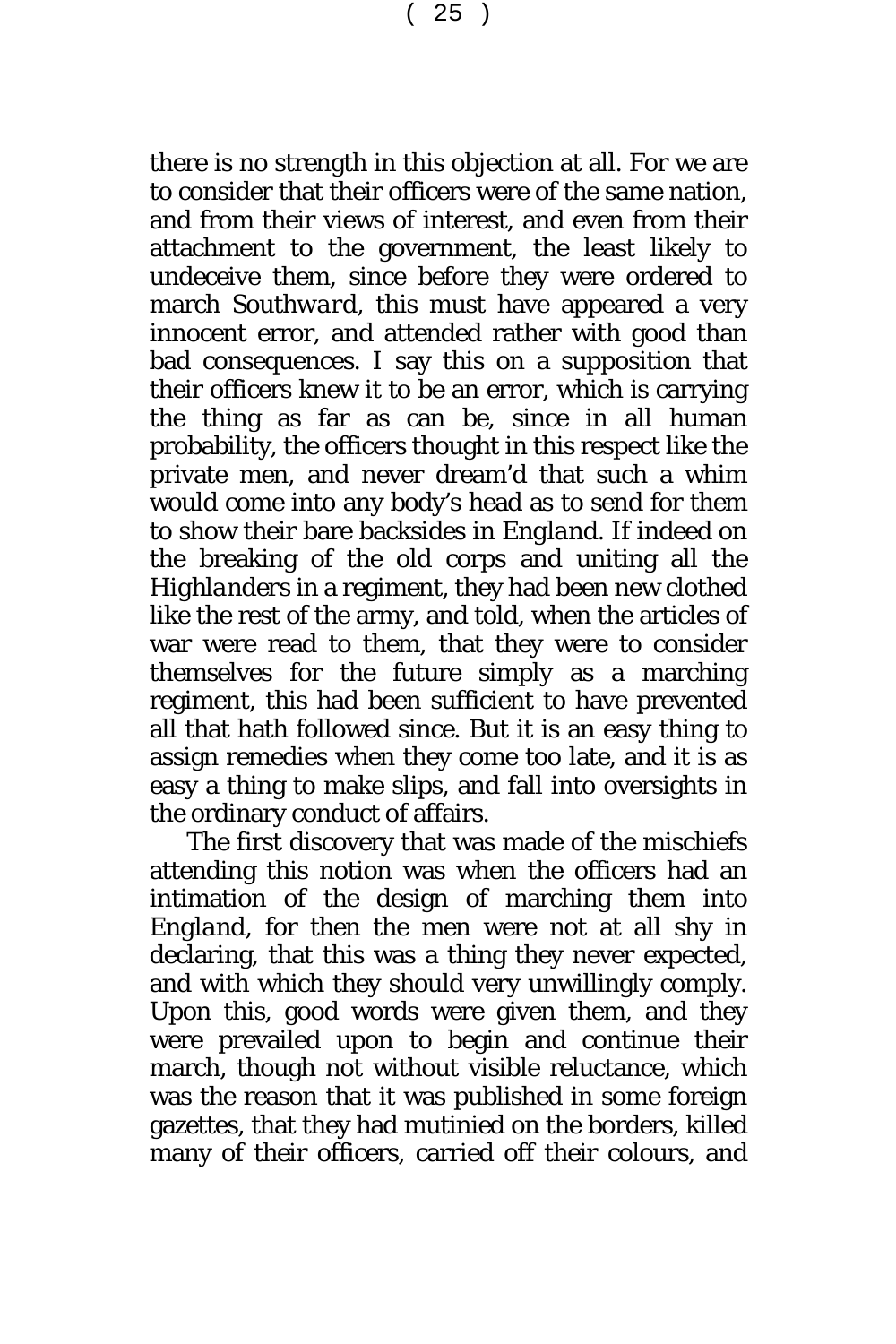$(26)$ 

returned into their own country. This account, though glaringly false, was repeated from time to time in those papers, with additional circumstances, and which to me I confess appeared a little extraordinary, was never taken notice of, or contradicted in ours, though there could not have been a fairer opportunity of giving these poor people proper advice, and thereby preventing their falling into an error which is like to prove so fatal to them. But these are thought trivial things, and below the notice of great men, though it is certain, that if this foolish desertion of the *Highlanders* could have been prevented, it would have been service of more importance to the state than it would convenient for me to explain.

In their march through the *North* part of *England,* I mean through *Cumberland*, *Durham*, and *Yorkshire,* they were so hospitably treated, that they continued in perfect good humour, and it was believed that their love of their country was a little worn off, and that they would relish the change pretty well. But when they drew nearer town, and met with the compliments of our true bred *English* clowns, they grew more gloomy than ever; and indeed we need not wonder at this, for if we expect that men should have spirit enough to revenge their country's wrongs abroad, we cannot well suppose that they will tamely bear the grossest affronts at home. But what wrought upon the *Highlanders* most, was a silly story they pick'd up in their passage, that they were to be sent to the *West-Indies.* Now if we consider the fate of the marines, of the invalids and other regiments that were sent there, we need not be surprized that this news had a very bad effect, even on the minds of men of courage. When *Nebuchadnezzar* assembled millions on the plains of *Babylon*, there were but three men found who would venture on the fiery furnace, and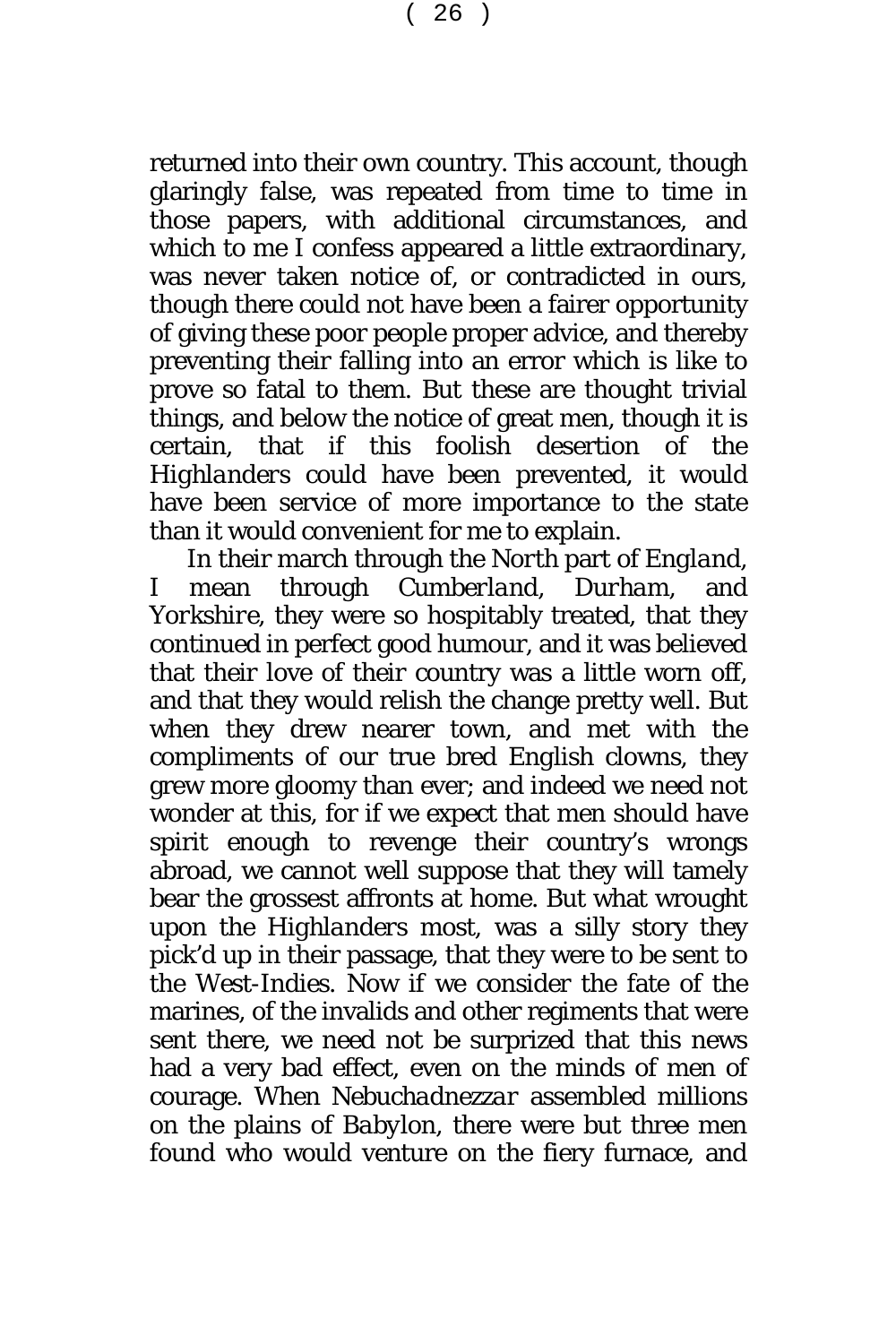$(27)$ 

they did it on a higher principle than that of military obedience. Fellows used to snow and ice, and the sharp winds of their own bleak mountains, were of all others the least likely to care for trying the contrary extreme, and withal the least fit to bear it; so that on the whole, if there had been any foundation for the report, this might have passed for a very pardonable panick.

But here I must beg leave to remind the reader, that besides the reasons any other people might have had to be afraid of a *West-India* expedition, and over and above the hazards I have before mentioned, from the extraordinary difference of climates, there was one yet more cogent than all the rest, and that was the clause I have already recited page 15 from the act of parliament of the eleventh of the late king; whence it appears that sending the *Highlanders* to the *West-Indies* was esteemed the highest punishment that spared life and therefore, when these fellows came to think that they were to be sent to *Jamaica*, it naturally came into their heads, that they had been first used as rods to scourge their own countrymen, and after their having sufficiently tamed them were now to be thrown into the fire. This to be sure alarmed them strongly, and if they did not communicate their fears in the plainest terms to their officers, we need only reflect on the severity of military discipline, and we cannot be at a loss for the cause. To say the truth, the care they took in concealing their apprehensions is the clearest, because the most natural proof in the world of the deep impressions they had made, and therefore to such as understand the human disposition all other evidence will be needless.

The jealousies and uneasinesses of the *Highlanders* remained in a great measure concealed 'till the review. On this they had fixed great hopes, and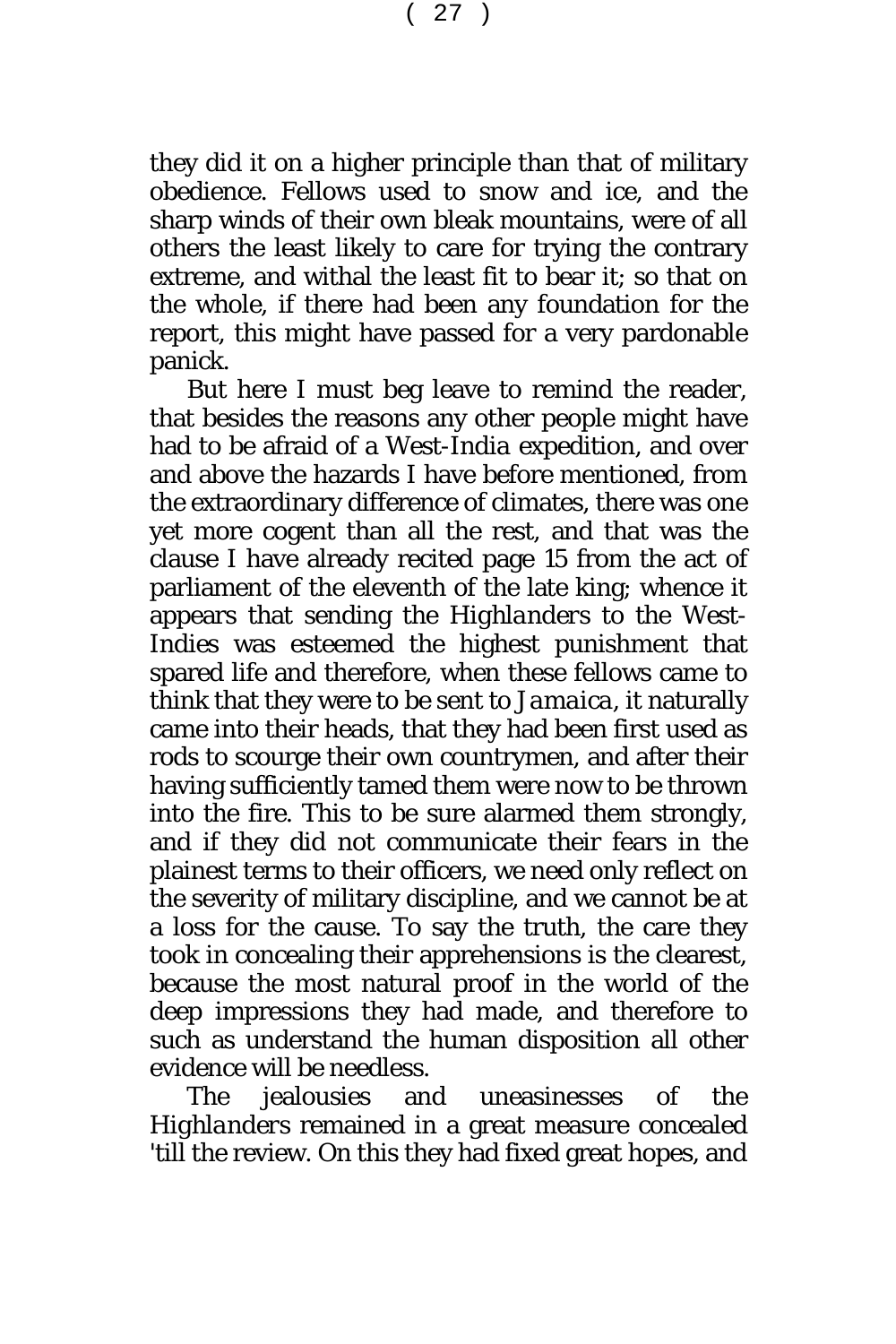built mighty expectations on their being seen and considered by his majesty or some of the royal family, for whom, without question, they have a most sincere and loyal respect. On the 14th of *May,* they were accordingly reviewed by general *Wade,* and abundance of persons of distinction, who were extremely delighted with the readiness and chearfulness they expressed in the performance of their military exercises, and they were so just as to report this very faithfully where they thought it might most benefit these people. However they from that moment meditated this design of retiring back to their own country, which they executed soon after with an intrepidity worthy of a wiser measure. The scheme itself, was certainly as wild and extravagant as ever entered the thoughts of man; and though some people have taken a great deal of pains to shew the feasibility of it, and that it was not absolutely impossible but that they might have succeeded, yet I must confess, I think those that talk at this rate, as mad as the *Highlanders* themselves; and less excusably so, since the latter may plead their ignorance of the *English* country, and of the disposition of the forces in those parts through which they were to pass.

The review afforded them an opportunity of providing some such necessaries as they wanted without suspicion; and their capacities to bear the injuries of weather and hard diet, made them imagine they should have great advantages in this extraordinary march. Full therefore of these false hopes and ill grounded notions, they assembled in the night between the *Tuesday* and *Wednesday* following the review, on a common near *Highgate*, and began their march northward, keeping as near as they could, between the two great roads, and passing from wood to wood in such a manner, that it was not well known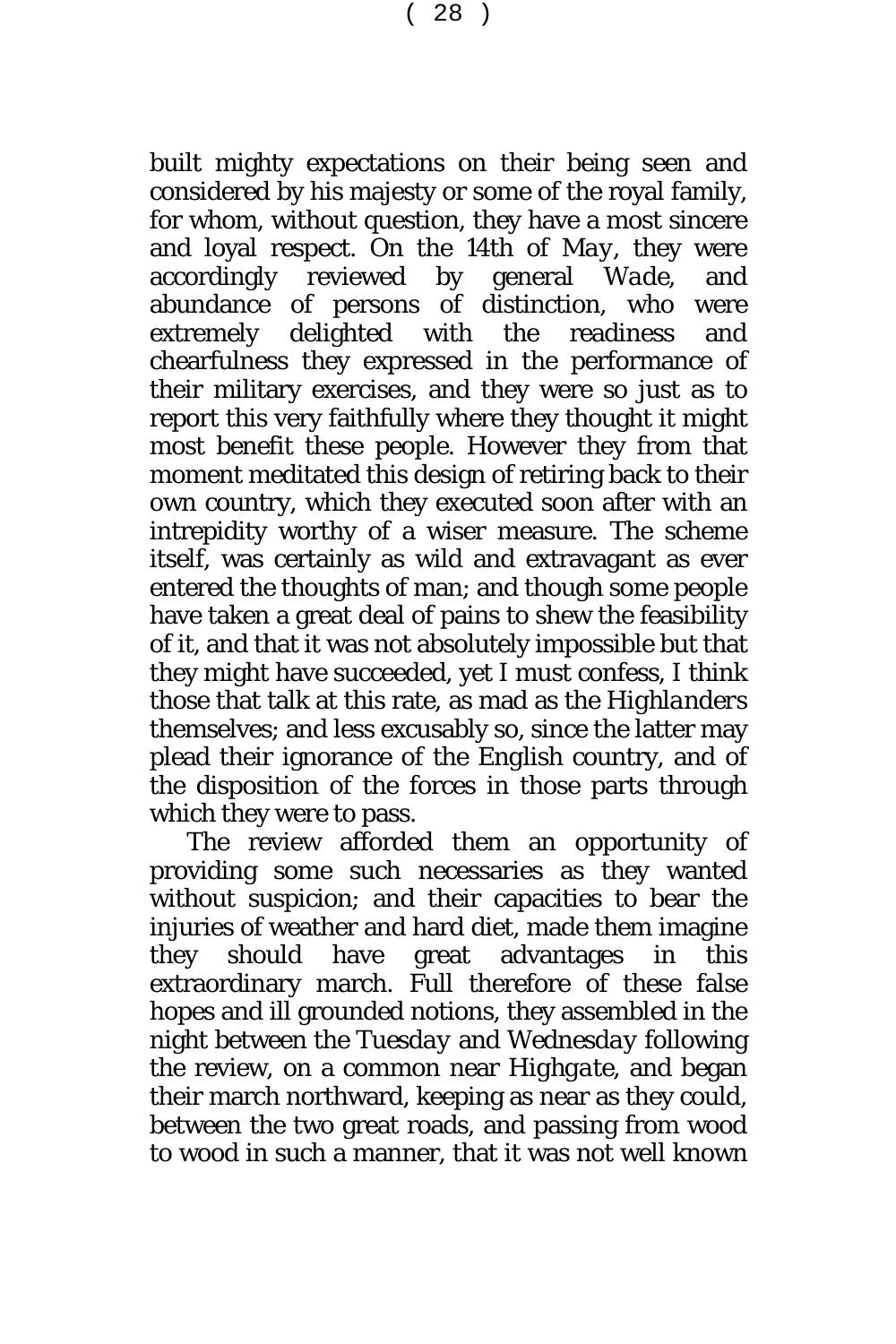which way they moved. The lords justices issued their order to the commanding officers of the forces quarter'd in the countries between them and *Scotland,* and the secretary at war, by direction from their excellencies, published an advertisement for encouraging civil officers to do their duty, in making a vigilant enquiry after them. All this, however, proved to no purpose, for longer time than could well have been expected, since it was five o'clock in the evening, on *Thursday* the 19th of *May,* before any certain account was obtain'd of them, and then they were got as far as *Northampton*, and were conceived to be shaping their course for *Nottinghamshire*. General *Blakeney* who commanded at *Northampton,* immediately dispatch'd capt. *Ball* of general *Wade's* regiment of horse, who was extremely well acquainted with that part of the country, to enquire after them, and find them out. This the captain took great pains to do, and with a squadron of horse pushed as far as *Stilton*, and so got beyond them; but he had scarce reached that place, before he received an express from the general with advice, that about 3 in the afternoon, the *Highlanders* had pass'd the river *Nyne,* not far from *Wellingborow*. Capt. *Ball* upon this rightly conjectured, that they were marching towards *Rutlandshire*, and therefore continued his rout towards *Uppingham* in that county, from whence he dispatched a keeper of the earl of *Gainsborough'*s to find out certainly where they were, as being sensible, that he must now be very near them.

The *Highlanders* had by this time got into *Lady-Wood*, which lies between *Brigstock* and *Deanthorpe*, about 4 miles from *Oundle*, where they were discovered, and information carried to major *John Creed,* one of his majesty's justices of the peace for the county, and as worthy and well esteemed a man as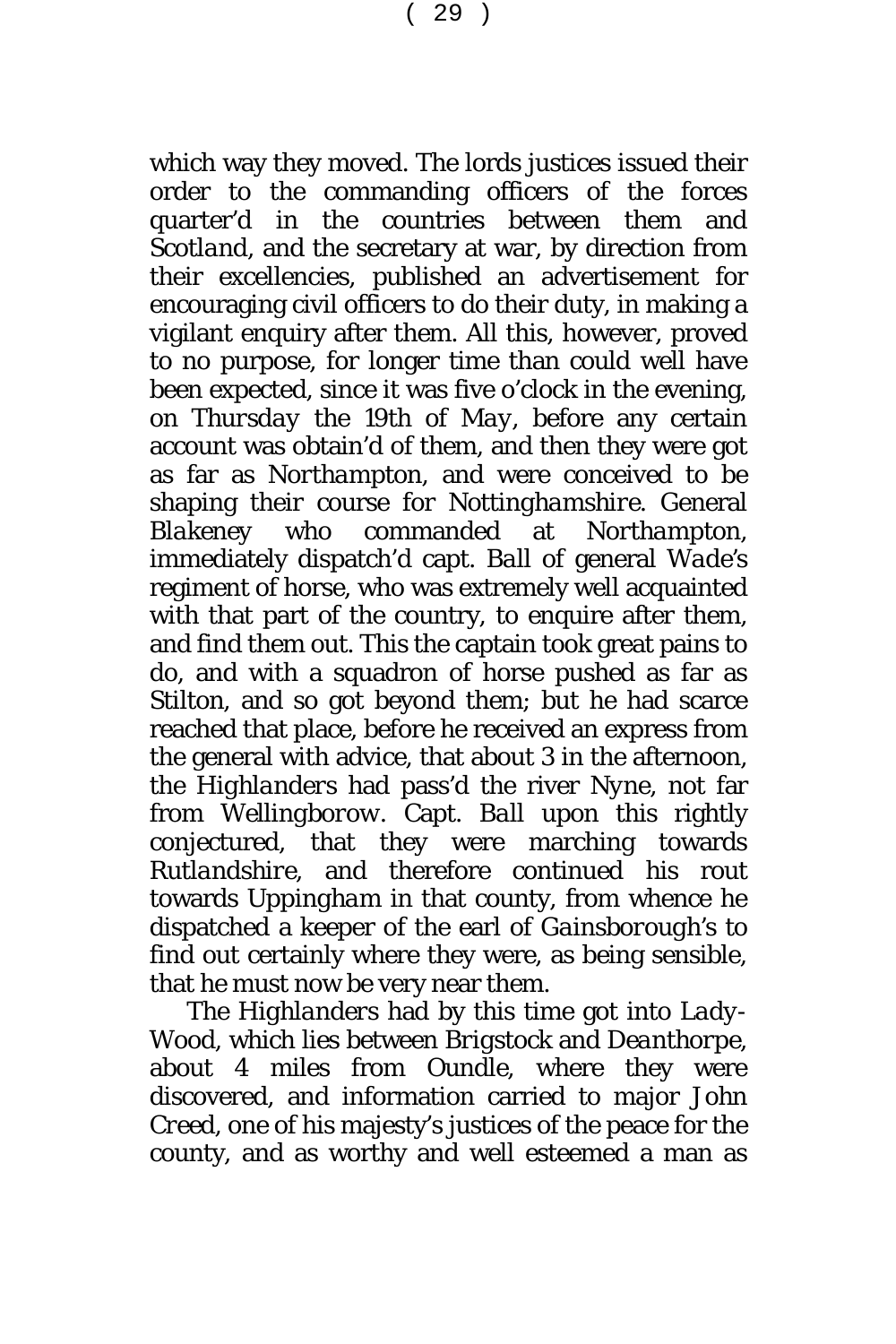$(30)$ 

any in the kingdom, whose love of liberty, whose loyalty to the present royal family, and whose affection for the true interest of his country, are as well-known as his courage, prudence and benificence; virtues which have been long hereditary in his family. This gentleman instantly dispatched the constable of *Oundle* to find out captain *Ball*, and to give him notice of the place where the *Highlanders* had taken shelter. The same night also he sent advice thereof to the regency, and the next morning being *Whitsunday*, he went early in the morning to *Lady-Wood,* and had a conference with the *Highlanders,* whom he persuaded to lay down their arms, and promised to intercede for a pardon; they received him with great submission, and were very far from rejecting either his proposal, or his advice, only they insisted that as their lives were at stake, they might be secure of a pardon before they parted with their arms; insisting upon it, that if they were to die, it was better and more honourable for them to fall in the field, than by the stroke of justice. The major having brought them into so good a disposition, offered immediately to write in their behalf to his grace *John* duke *of Montague,* master general of the ordinance and one of the lords justices; .a nobleman, whose generosity and compassion makes him naturally thought of, when any application for compassion becomes requisite. This letter to his grace, was written upon the spot, by the direction of major *Creed*, and signed by him, of which the following is a very exact copy.

*"To his Grace the Duke of* Montague, &c.

"My lord duke,

 $\begin{array}{c} \n\text{66} \\ \n\text{Four grace, and since that, I have seen some of the complementary *Uizklardus*.$ **Lyour grace, and since that, I have seen some of** the gentlemen *Highlanders.* I proposed to them to lay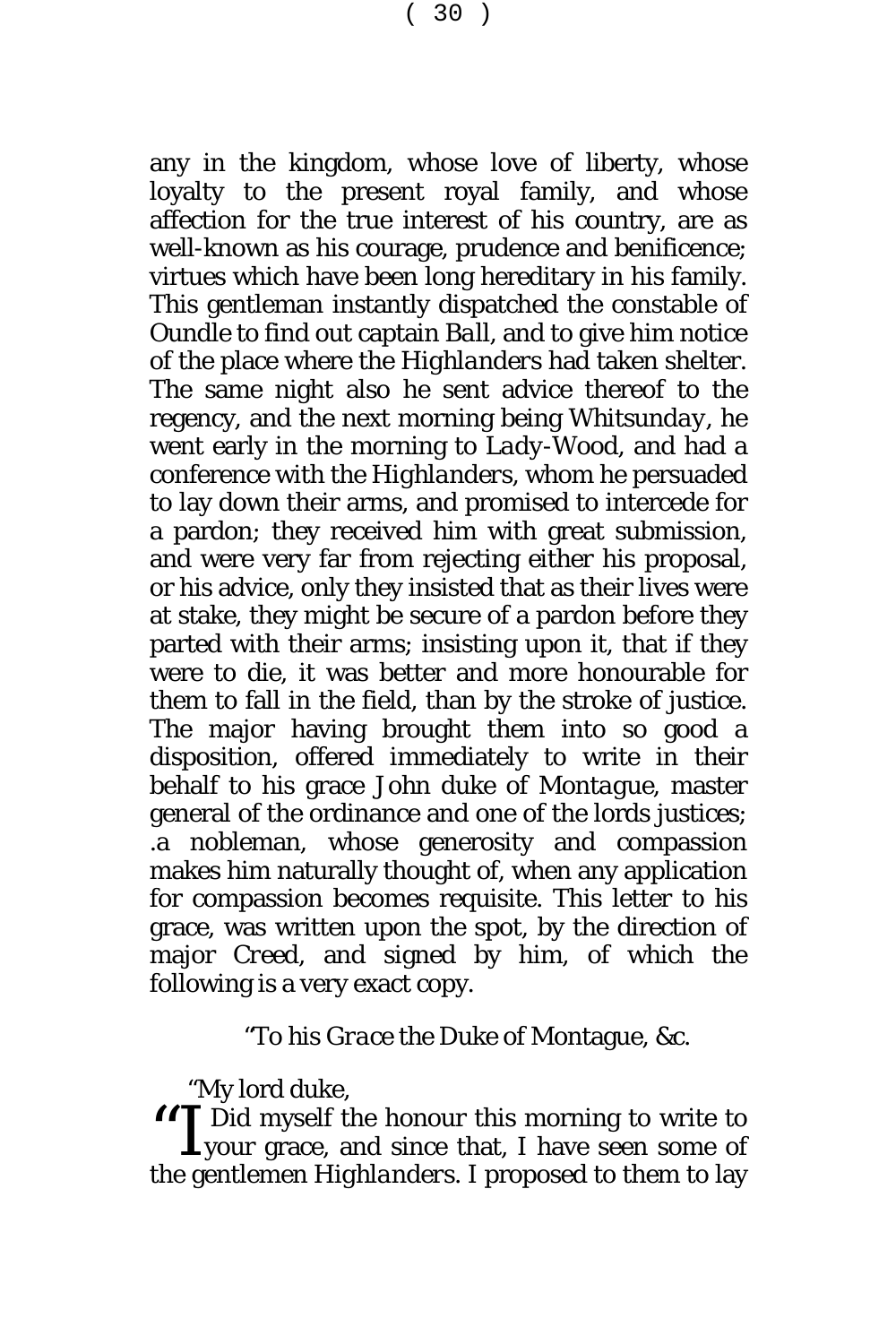down their arms, and depend upon the king's mercy and clemency; and did assure them that your grace would stand their friend, as much as possible. They acknowledg'd they had forfeited their lives, according to the laws of the land; and therefore were not willing to lay down their arms, without being assured of a pardon and in that case they, will be willing to return to their regiment again, and promise fidelity for the future. And in this case they desire, that one of their officers may be sent down for them, with a route to march by, otherwise they can not be provided for upon the road. I beg your grace will answer me by the first post, because I suppose they will continue in the neighbourhood, 'till they have an answer. They insist it may be a sufficient pardon signed by the regency and secretary of war. I beg your grace will excuse my not writing this letter myself, because it is in the field, in the presence of the *Highlanders.* I am

| Sunday morning | Your Grace's most obedient, |
|----------------|-----------------------------|
| 5 o'clock.     | humble servant,             |
| May 22, 1743.  | <b>JOHN CREED.</b>          |

But as it was farther necessary to apply to the commander of the king's forces, in order to engage him to wait for a return to this application, the major was so kind as to write, in the presence of the *Highlanders,* to major *Otway,*

"SIR,

Have been talking with the *Highlanders,* and **L** have just now wrote to the duke of *Mountague* to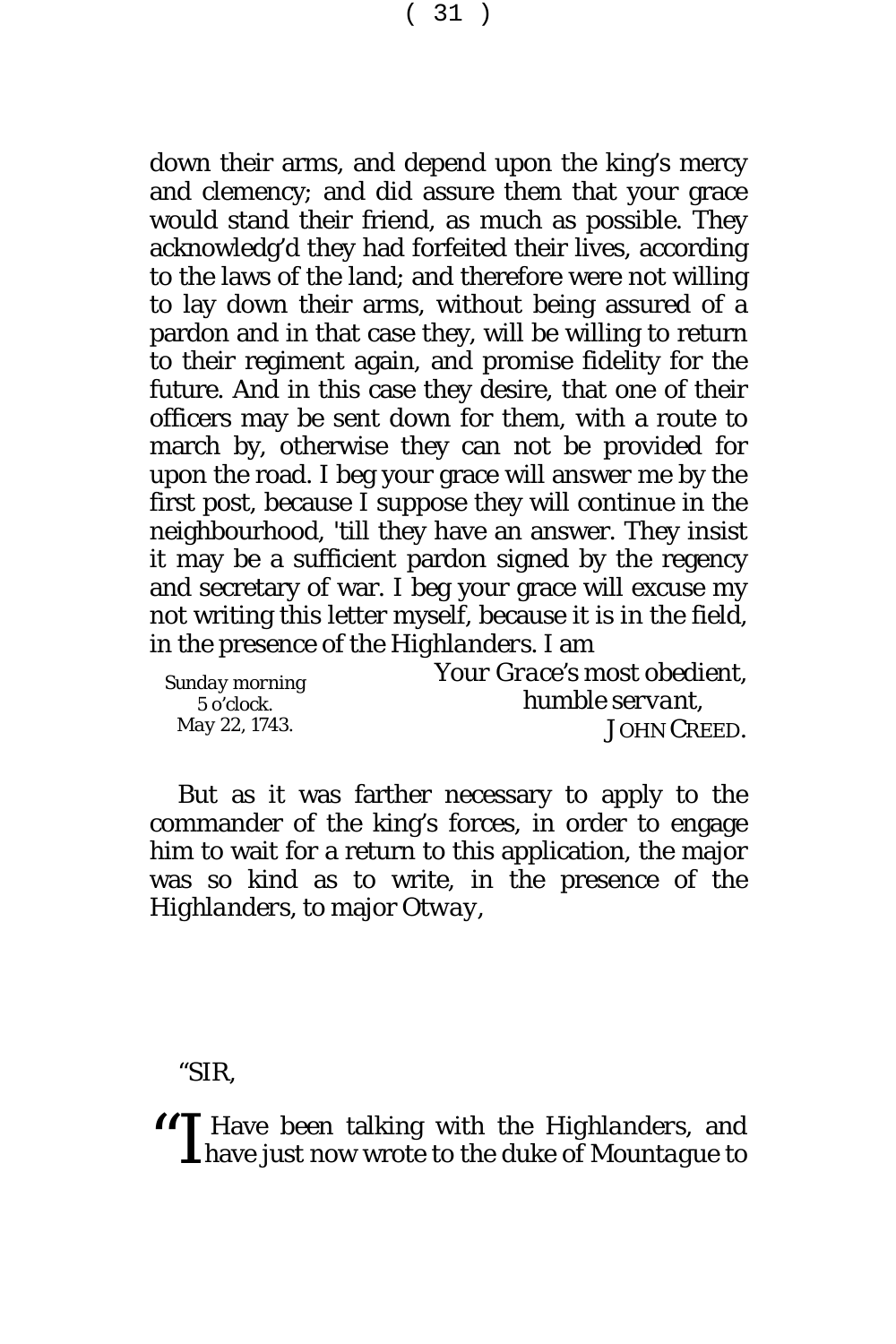( 32 )

let him know they are willing to return to their regiment, provided they be pardoned. Wherefore I desire you will not commit any acts of hostility 'till I have an answer to that letter, which I hope will be by the first: post. They are a brave, bold sort of people, and are resolved not to submit, 'till their pardon comes down. I shall be glad to see you at *Oundle*; and am,

#### *Sir,*

Lady-wood, May 22, 1743*.*

*your humble servant*, JOHN CREED.

These preliminaries settled, the *Highlanders* thought themselves very safe 'till they had a return to major *Creed's* letter. But about 12 o'clock the same day they were discovered by the lord *Gainsborough's* keeper, who immediately gave notice to captain *Ball,*  who having dispatch'd an express to the general at *Stamford,* march'd into the wood. He had some conversation with them, in which he endeavoured to persuade them to lay down their arms immediately; and threatned, if they did not, to march his forces and attack them directly. The *Highlanders* upon this had instant recourse to major *Creed,* at *Oundle,* to whom they wrote the following letter.

"*Honoured Sir*,

" JUST now came here a captain belonging to general *Blakeney's* regiment, and propos'd to us **J** general *Blakeney's* regiment, and propos'd to us to surrender to him, without regard to your honour's letter to 'the duke or *Montagu,* which we refused to do, wherefore he is gone for his squadron, and is immediately to fall upon us. So that if you think that they can be kept off 'till the return of your letter, you'll be pleas'd to consider, without loss of time, I am,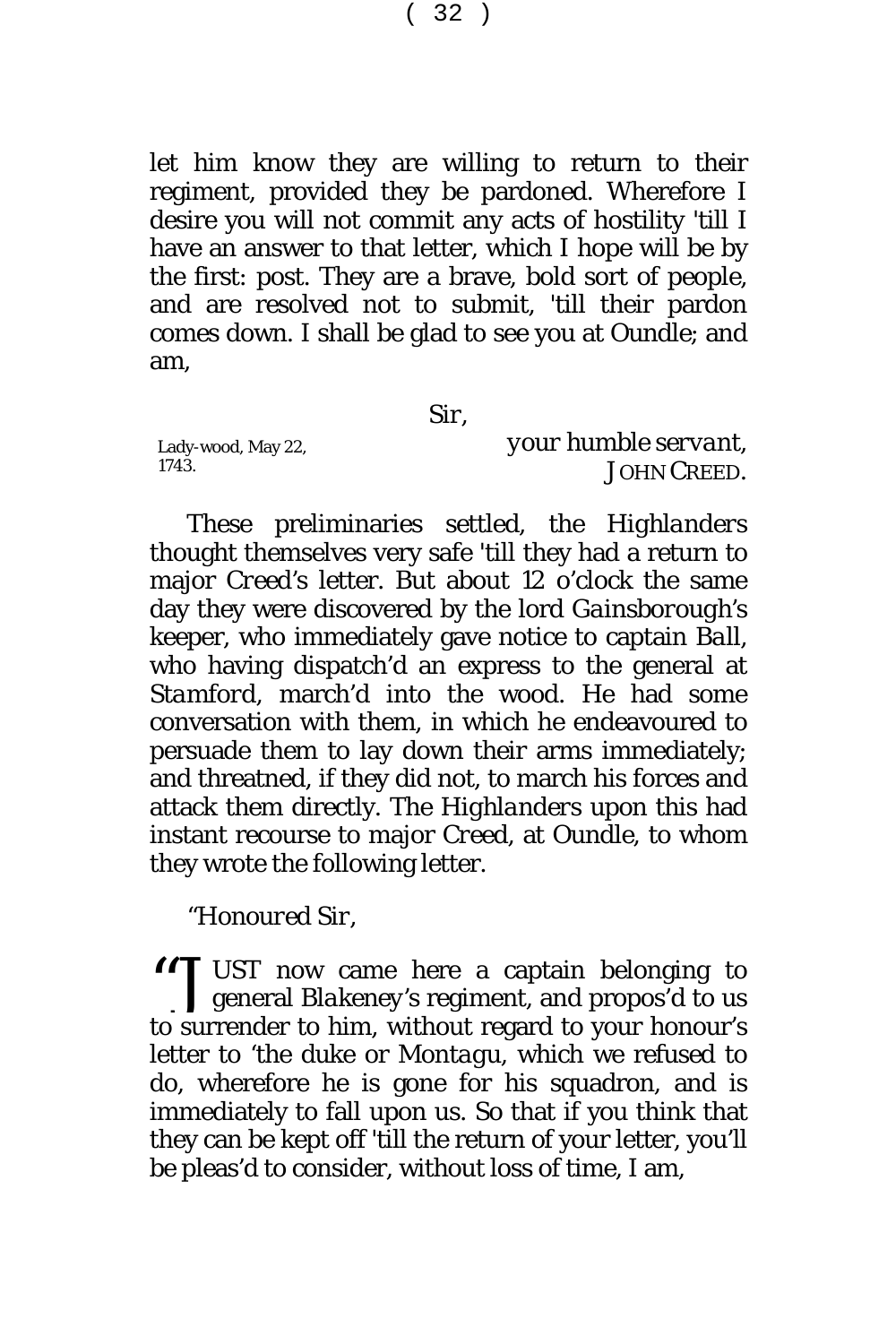( 33 )

*May 22, 1743.*

Honoured Sir*,* Your Honour's, most humble Servant*,*

Together with this letter the *Highlanders* sent a message to major *Creed*, importing, that they were not such raw soldiers as not to know how to make the most of an advantageous post; and that if things came to extremities, they would certainly make the most vigorous resistance possible, and die to a man rather than surrender on any other terms than those which they had proposed to him. Major *Creed* having considered the new turn that things had taken, and being still desirous, if possible, to prevent any effusion of blood, wrote them the following mollifying letter in answer to theirs.

 $\bigcup_{n=1}^{\infty}$  do not know what orders the king's troops may have had since I saw you; you see now what **L**have had since I saw you; you see now what situation you are in. I think it proper you should surrender yourselves and return to your duty. As I have already intended to do you the best service I could, by applying to the Duke of *Montagu* in your behalf in case you surrender, I will still continue to do so. I will see you to-morrow morning early, if you desire it, which is all I can say, untill I have an answer from the duke of *Montagu.*

*May* 22*,*1743.

JOHN CREED.

All this time captain *Ball* was making his dispositions, and having received the general's orders to march as near the deserters as was convenient, and about seven in the evening, arrived the general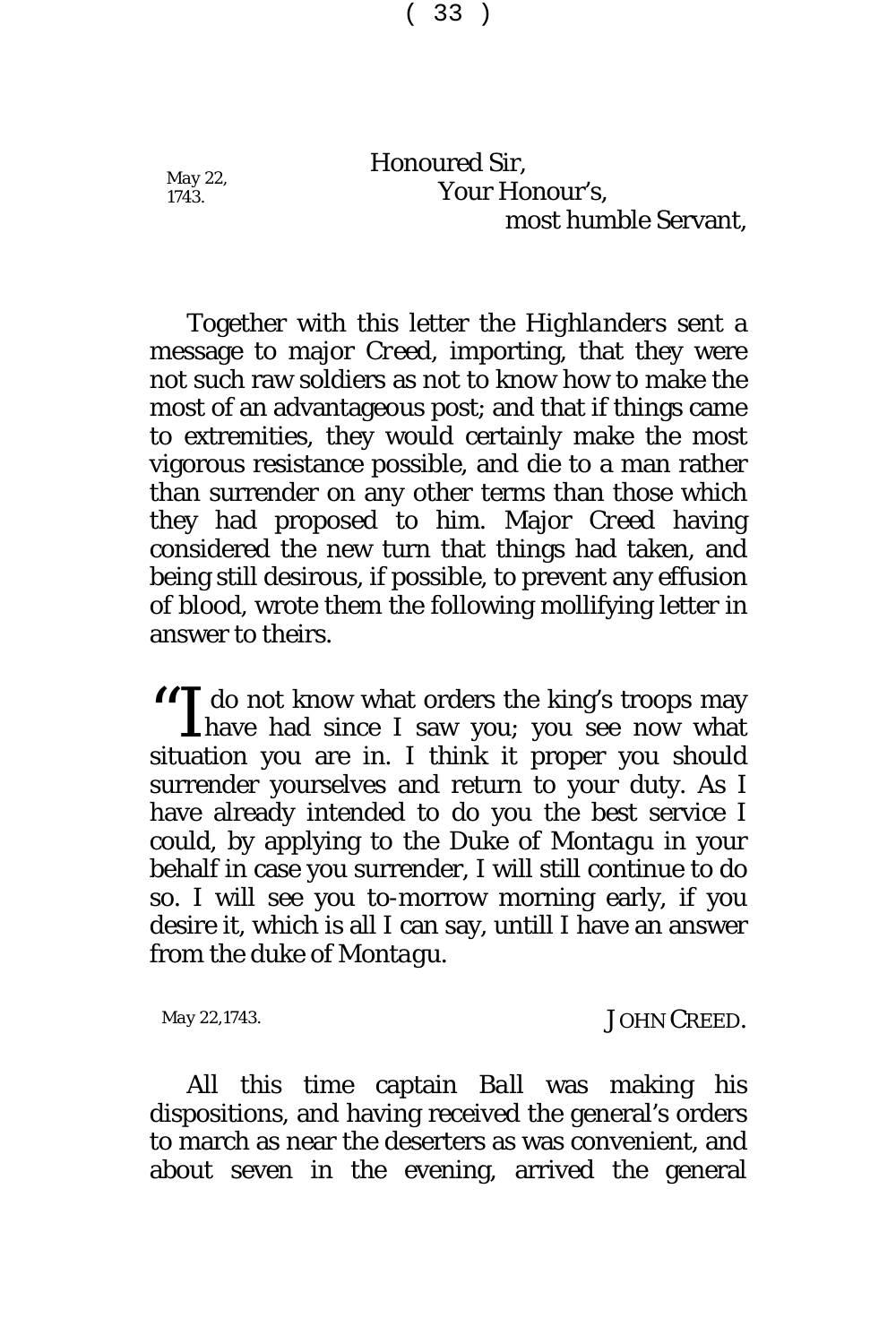himself, with a squadron of *Churchill's* dragoons, and one of *Wade*'s horse, and about nine all the forces were drawn up in order near the wood, where the *Highlanders* lay. When these people saw things in this situation, and expected every moment to be attacked, they thought it highly necessary to obtain (if possible) another treaty, that they might not to the stain of deserting, add a deeper of killing some of the king's troops; they therefore sent one of their guides to inform the general, that the same officer who conferred with them in the morning might come safely into the wood, and propose the terms that were to be offered them. The general, upon this application directed captain *Ball* to comply with their request, and to bring the affair to as speedy a decision as possible.

The captain, in obedience to the general's orders, went into the wood, and told the *Highlanders*, that all the terms they were to expect was to lay down their arms, and be received prisoners at discretion, which they absolutely refused, declaring that they would be cut to pieces, before they would submit, unless the general sent them, under his hand, a promise that their arms should not be taken from them, and that they should have a free pardon. Upon this captain *Ball,* being willing to observe in what manner they had encamp'd themselves, desired he might be conducted to the whole body, in order to treat with them altogether. On his admittance, he found them drawn up, with a very thick wood in the rear, a large ditch about four or five foot high, with a forest hedge thereon, in manner as near as could be like an half moon; before them was a small path about four or five foot wide, with a strong and thick wood behind that; on each end of the half moon, they had planted about 20 men to secure the path, and in the body about 70;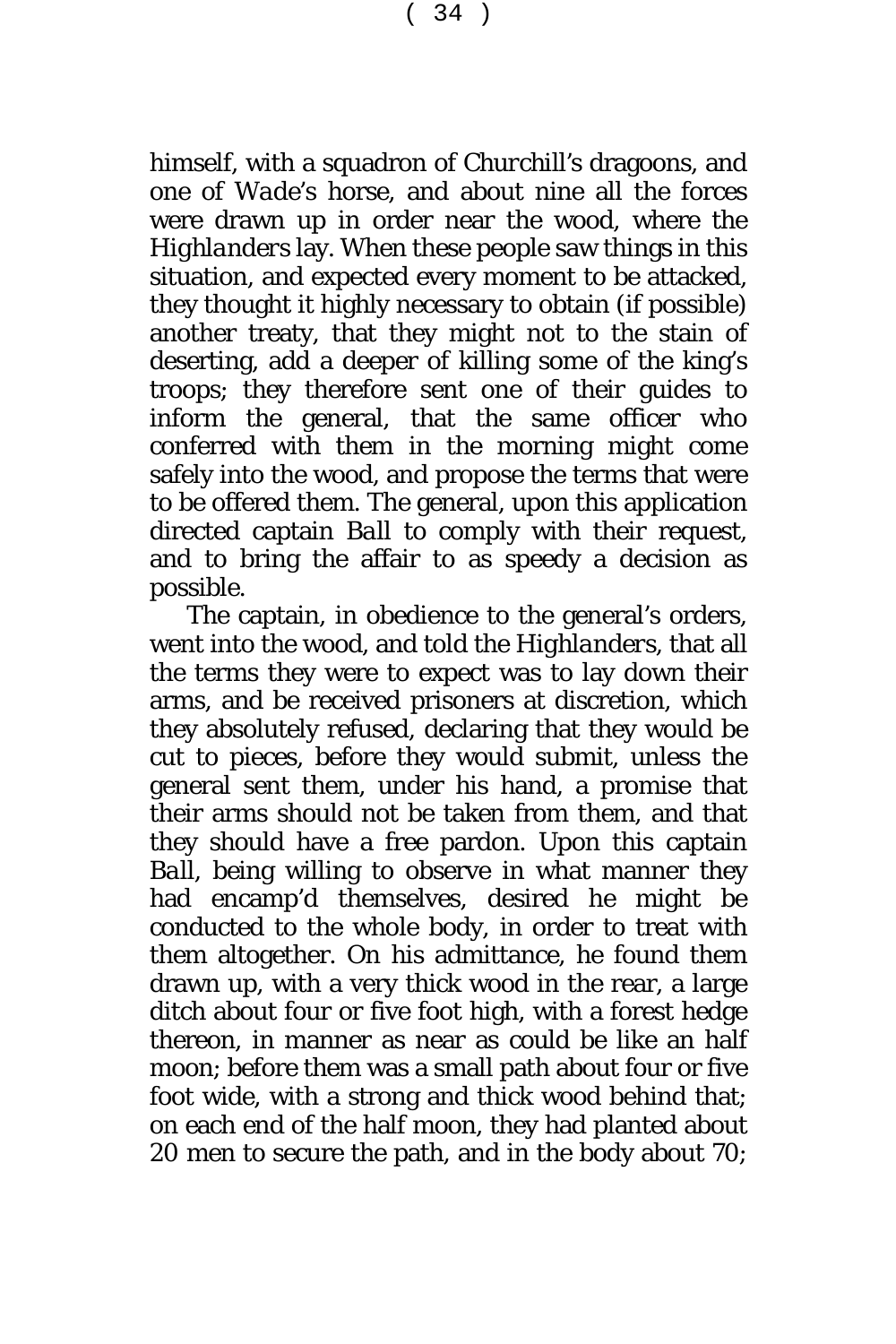( 35 )

the rest were to guard the high gate that led to the path. When the captain had view'd the situation they were in, he told them it was not in his power to grant them their conditions, but would acquaint the general therewith; which being done, captain *Ball* was order'd back to them, and finding some of them inclinable to surrender, he encouraged them, and would have talked with them separately, but four of them, in a most resolute manner, presented their firelocks at him, and swore, that if he offered to talk or treat with any more of their company separately, they would shoot him immediately.

On which captain *Ball* delivered the general's conditions of their surrender, *viz.* That if they would peaceably lay do their arms, and submit themselves prisoners, he assured them the most favourable report should be made of them to the lords justices: but on their protesting again, that they would be cut to pieces before they would capitulate on other conditions, than before they had demanded, of their arms and a free pardon for all, captain *Ball* told them, that as yet he was their friend, and would do all in his power to serve them, but if they continued obstinate an hour longer, (as they were entirely surrounded by the king's forces) every man of them would be cut to pieces; and he assured them, that for his part, he would positively grant quarter to none, and demanded that two of their company might be ordered to conduct him out of the wood, which being granted, and the captain finding by the discourse he had with these conductors, that they (being brothers) were inclinable to surrender, he absolutely promised them both a free pardon, and taking one of them with him, dismissed the other back with his arms to desire and try whether fair words, *&c.*  would prevail with the rest. He very soon returned with thirteen more, and the guard at the gate soon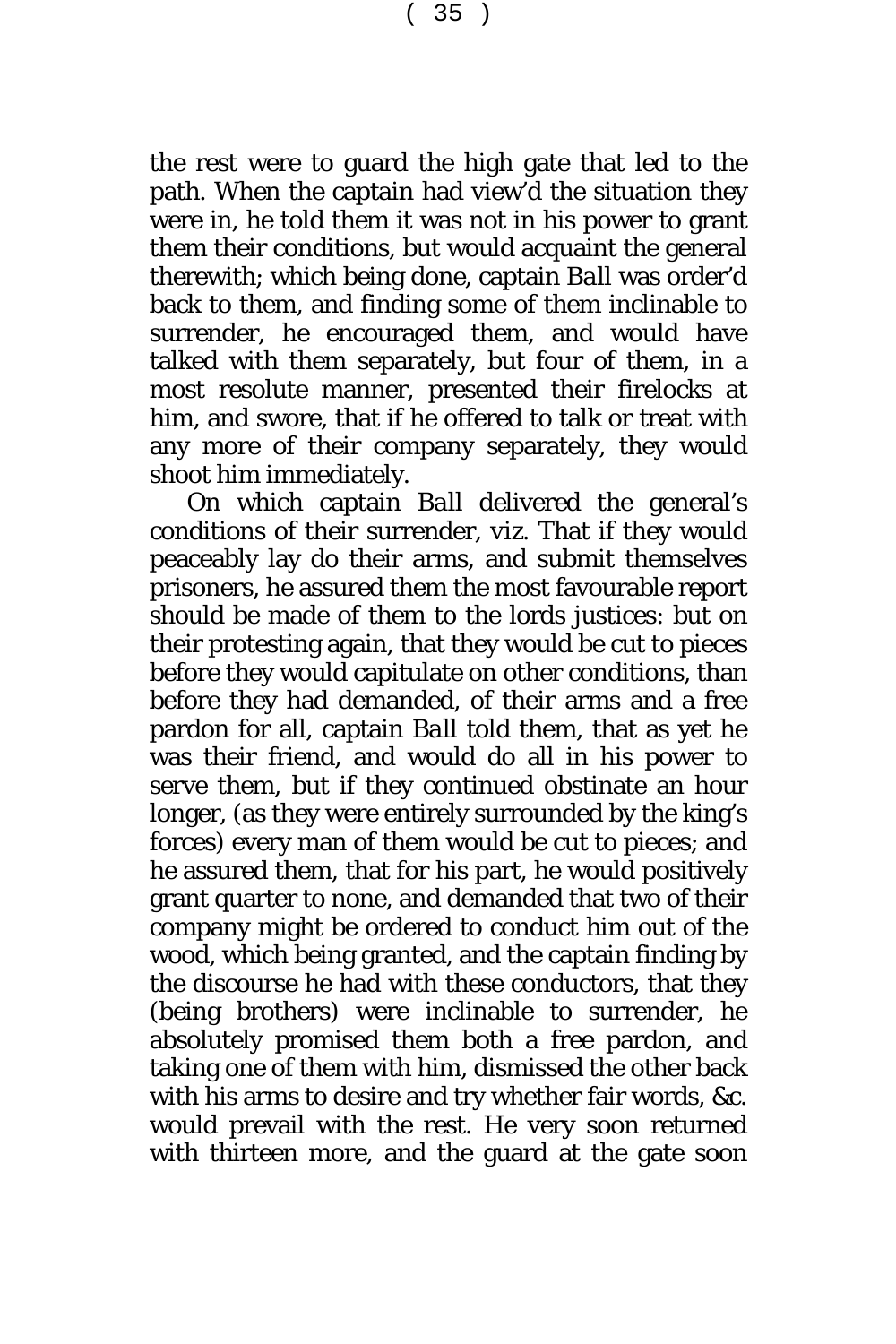( 36 )

complied with the captain's requests and intreaties. After the captain, had marched these a little way from the wood, he dispatched one of them to the main body, to inform them how many of their fellows had submitted, and in about half an hour feventeen more came and surrendered; all which were immediately marched with their arms (the powder being blown out of each man's pan) by captain *Ball* to the general, where they laid down their arms. When returning again to the wood, the whole body (being 98 in number, the rest being scatter'd about the country) submitted to the general's conditions.

They were then put as prisoner's under the care of captain *Ball*, who conducted them about two o'clock the next morning to *Oundle,* from whence on *Tuesday* he marched them to *Northampton*, where they halted for two days, and then continued their route to *London.* Such was the end of this wild-goose expedition, which sufficiently shews, how little probability there is of succeeding in attempts of this nature. The *Highlanders* had certainly all the incentives men could have to march briskly, and make the best of their way home, for they were surrounded every where with the kings troops, and had no prospect but that of death, if they were taken. Neither were they very slow in their proceedings, since they were near seventy miles from *London*, when they were taken. Yet when we reflect that this was not above a fifth part of their journey, it makes it very evident, that they could not have entertained a worse founded notion, than this of making a retreat through the heart of so well cultivated a country as *England,* in which, at the same time, they were strangers and far from being beloved, sufficiently distinguished by their dress as soldiers, and still more so by the additional accoutrements of a *Highland* militia. These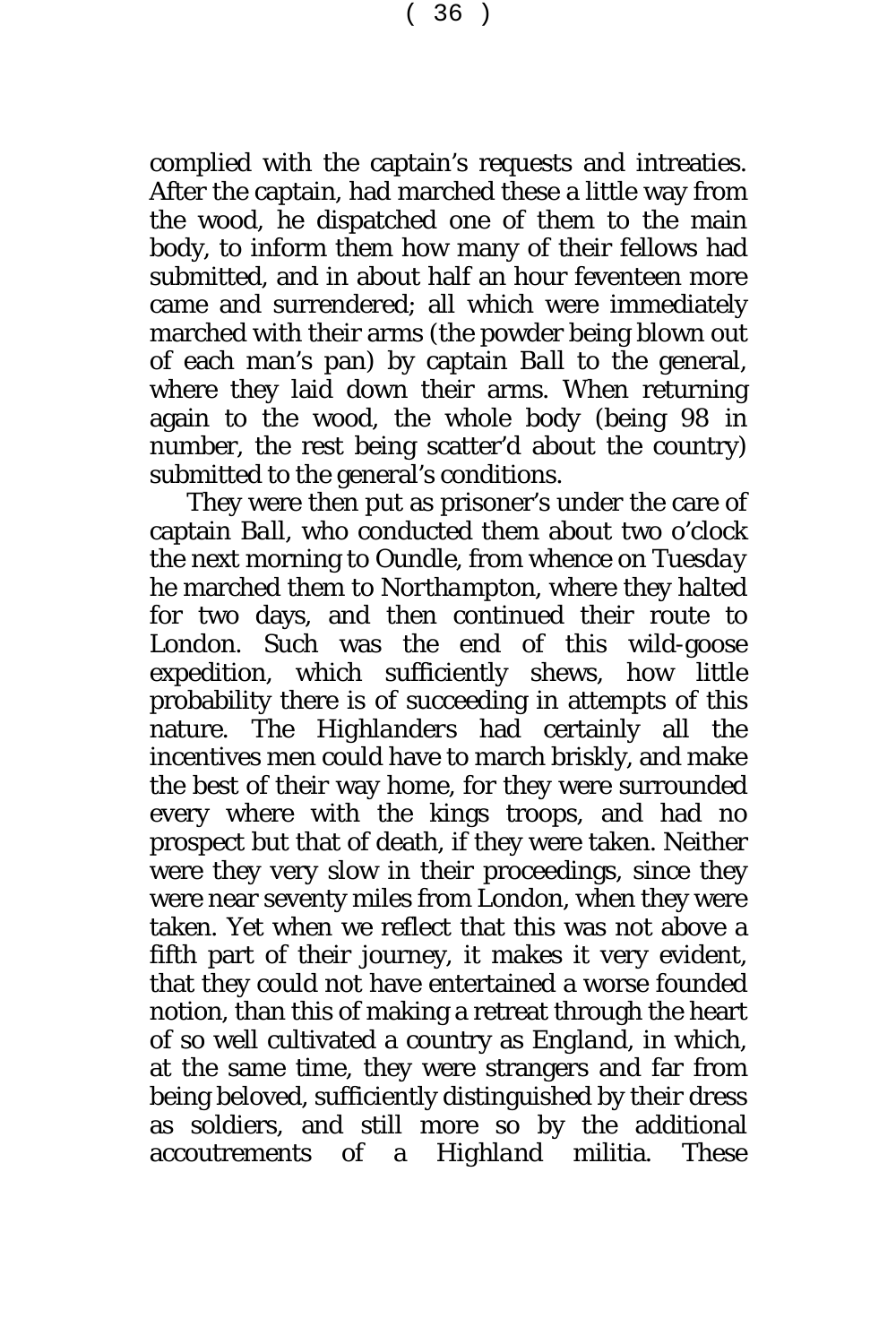particulars no doubt were insisted upon by captain *Ball,* when he perswaded them to surrender, and when the fellows came to think coolly, nobody can wonder, that these reasons had their weight, and thereby destroyed that system confederacy, which was to have held these rash men together. That they shewed less courage in throwing down their arms, than was expected, is, I must confess, a charge in my opinion, not to be regarded, since fighting to make one's condition worse, is, setting aside all notions of law, honour or justice, a very foolish thing. Some shadow they had of escaping by a surrender, whereas the death of one of the king's troops had been the death of them all, and in this situation, I think few people would have a stomach to fight, especially in a strange country, and without the least degree of hope. So that taking things altogether, their surrender is rather a mark of their sense, than an imputation on their courage, which I think is acknowledged in the foregoing relation of Captain *Ball* himself, who seems to be a very proper judge of it.

While this was doing in the country, there was nothing but the flight of the *Highlanders* talked of in town. The wiser sort blamed it, but some of their hotheaded country-men, were for comparing it to the retreat of the 10,000 *Greeks* through *Persia*, by which, for the honour of the antient kingdom of *Scotland,* corporal *Mac Pherson* was erected into a *Xenophon.* But amongst these idle dreams, the most injurious were those that reflected on their officers, and by a strange kind of *inuendo*, would have fixed the crime of these people's desertion upon those who did their duty and staid here. As to the rest of the regiment, they were ordered immediately to *Kent*, whether they marched very chearfully, were from thence transported to *Flanders,* and are by this time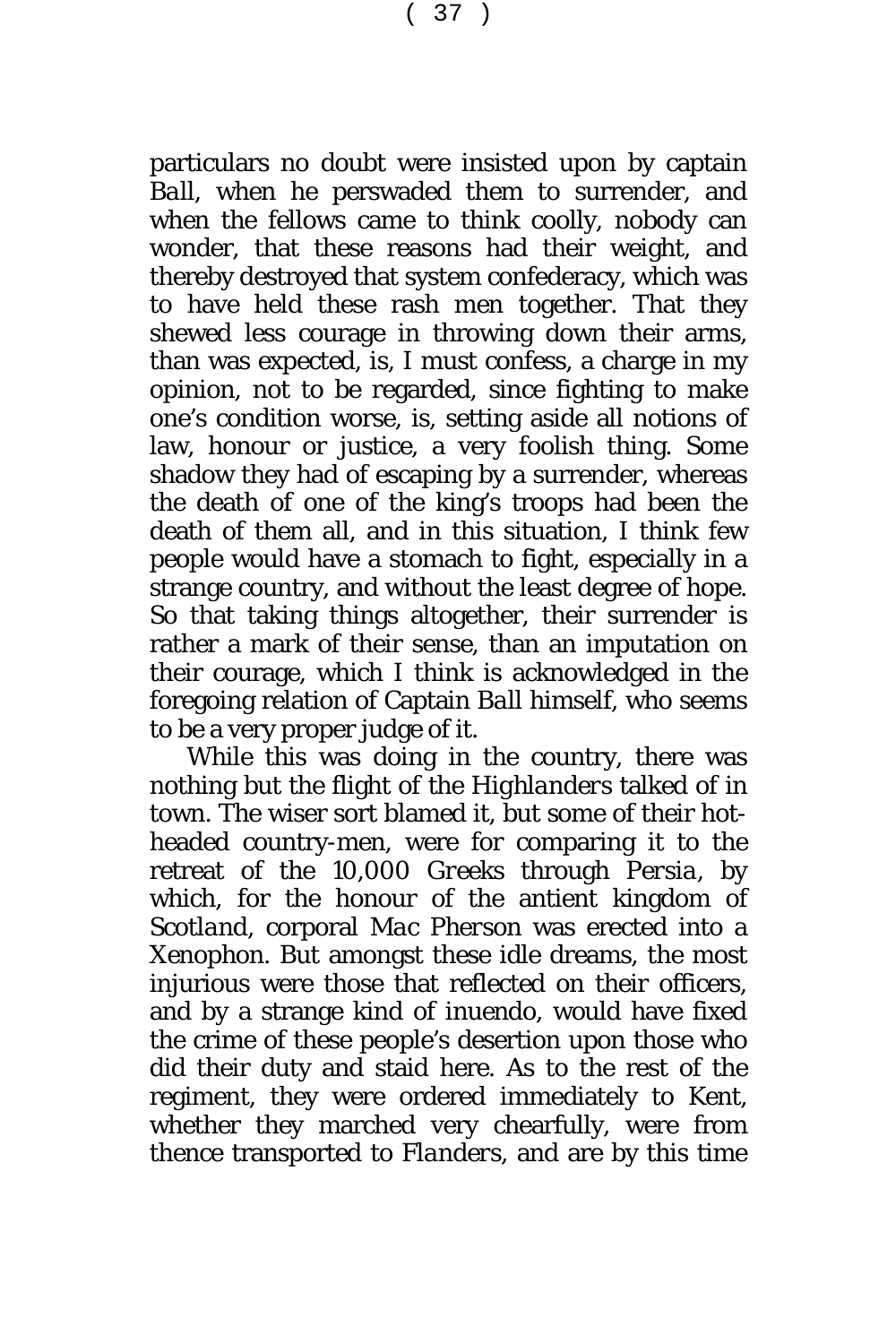with the army, where I dare say it will quickly appear, they were not afraid of fighting the *French.* Yet this was another conundrum that got into some idle heads. A noble lord, who now I think is a colonel of horse, and as good an officer as any in our own, or perhaps in foreign armies, when he heard this suggested in a place where it was like to do the poor runaways most hurt, turned off the edge of the reflection by the following story, which is strictly true, and was certainly very much to the purpose.

I am very far, said he, from having any apprehensions of these people behaving ill abroad, from this error they have committed at home. In king *William'*s war there was a *Highland* regiment, that to avoid going to *Flanders,* had formed a design of flying into the mountains. This was discover'd before they could put in execution, and general *Mackay,* who then commanded in *Scotland*, caused them to be immediately surrounded and disarmed, and afterwards shipp'd them for *Holland.* When they came to the confederate army, they behaved very briskly upon all occasions; but as pick-thanks are never wanting in courts, some wise people were pleased to tell king *William* that some of the *Highlanders* drank king *James's* health, which it is very probable might be true. The king, whose good sense taught him to despise such dirty informations, asked general *Talmash*, who was near him, how they behaved in the field; as well as any troops in the army, answered the general, like a soldier and a man of honour; why then, replied the king, if they fight for me, let them drink my father's health as often as they please. But there is no ground to imagine, that any of this regiment are tainted with such idle prejudices, they have always distinguished themselves by their loyalty to the present King, and even this mistake of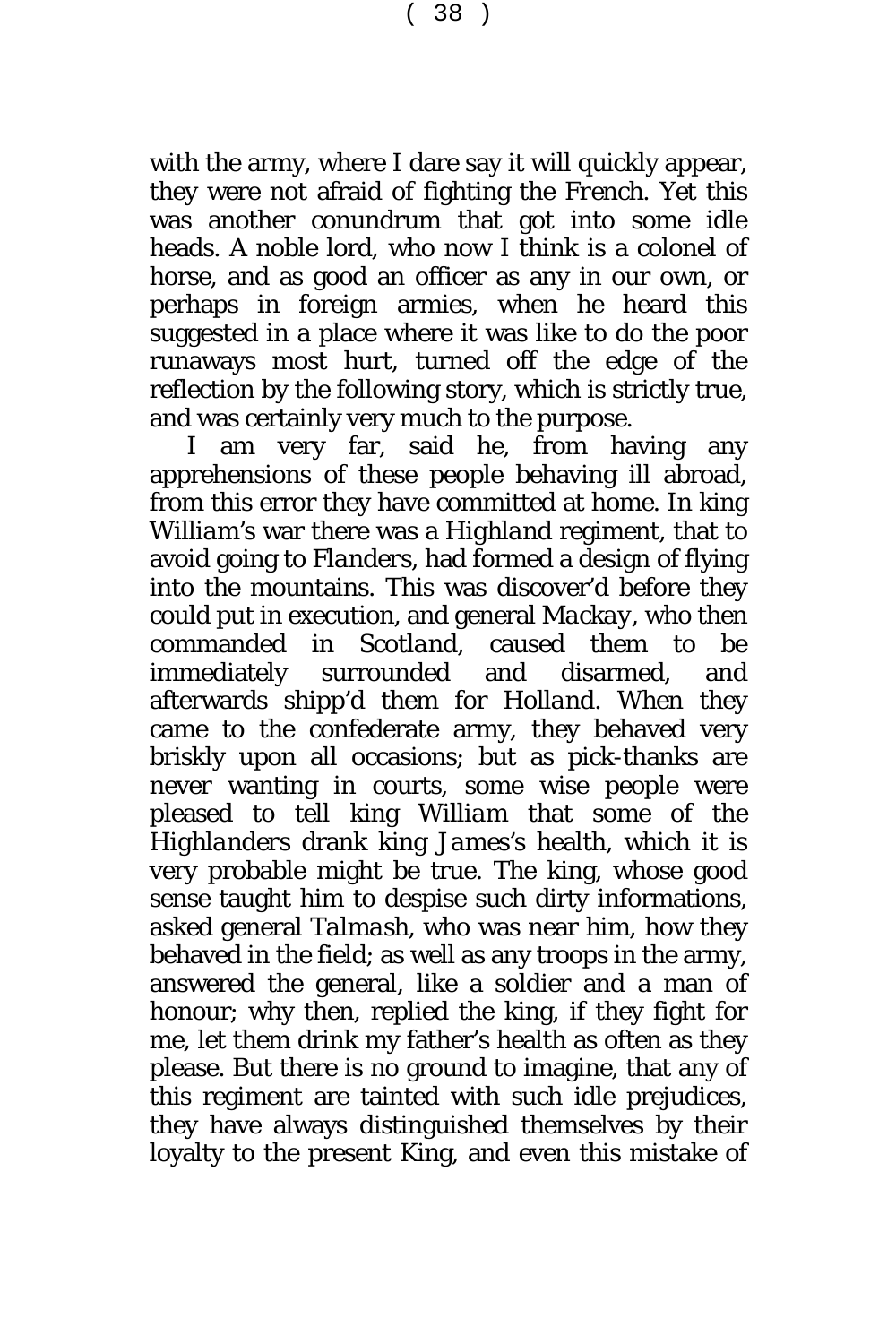theirs demonstrates their love for their country, which would pass for an excuse with some people.

On the road, and even after they entered *London*, they kept up their spirits, and marched very chearfully, nor did they shew any marks of terror, when they were brought into the tower: but when four who were thought to be principals in this affair, were taken from them and put into safe custody by themselves, their countenances fell, and they were visibly dismay'd; so whimsical and unsteady a thing is human courage, and so little to be depended, on in all conjunctures. This, alarms one man, that, another, and even bodies of men, who behave intrepidly as soldeirs, lose their spirits when disarmed; and treated as criminals. These poor men were not suffered to languish long in confinement before a courtmartial. was appointed for their trial, composed of the officers of the guards, general *Folliot* being appointed president. By this court they have been tried, and the report is shortly to be made to their excellencies the lords justices.